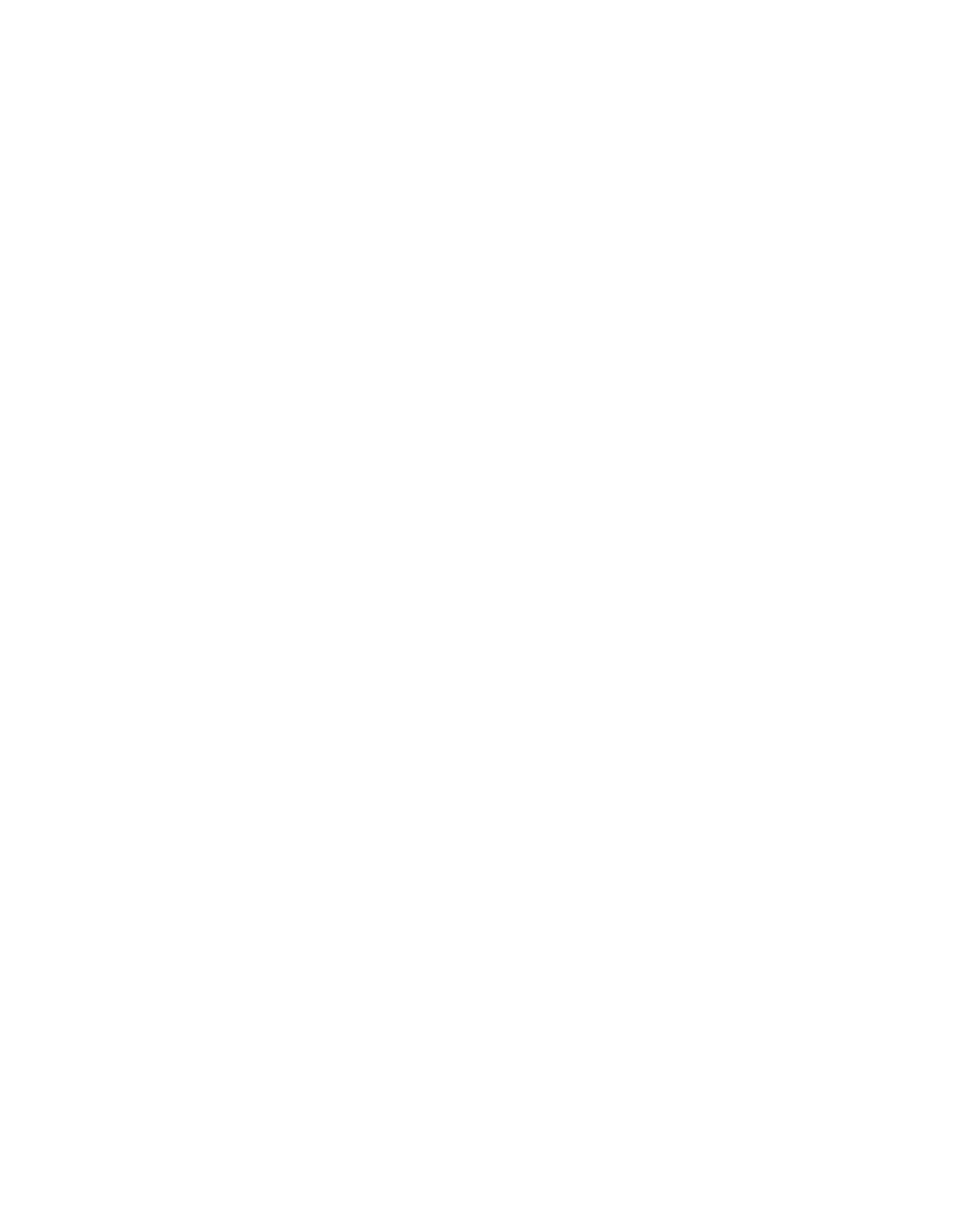# **Rx Price Watch Report August 2010**

# **Trends in Retail Prices of Brand Name Prescription Drugs Widely Used by Medicare Beneficiaries 2005 to 2009**

By

Stephen W. Schondelmeyer *PRIME* Institute, University of Minnesota

> Leigh Purvis AARP Public Policy Institute

AARP's Public Policy Institute informs and stimulates public debate on the issues we face as we age. Through research, analysis and dialogue with the nation's leading experts, PPI promotes development of sound, creative policies to address our common need for economic security, health care, and quality of life.

The views expressed herein are for information, debate, and discussion, and do not necessarily represent official policies of AARP.

#2010-06 August 2010 © 2010, AARP. Reprinting with permission only.

AARP Public Policy Institute 601 E Street, NW, Washington, DC 20049 <http://www.aarp.org/ppi>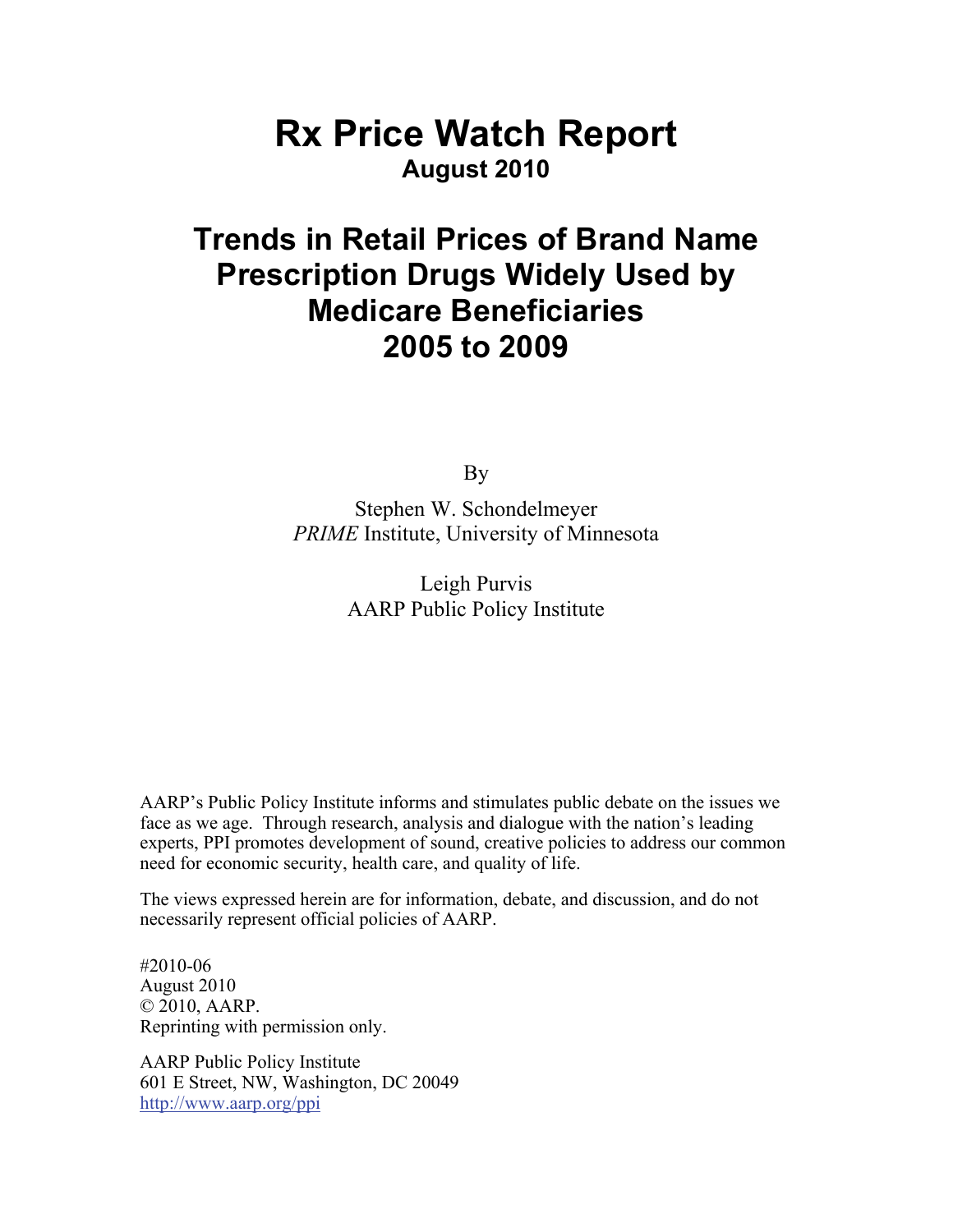### <span id="page-3-0"></span>**ACKNOWLEDGEMENTS**

The authors gratefully acknowledge David J. Gross, Ph.D., AARP Office of Policy and Integration, for his thoughtful comments, suggestions, and guidance in the completion of this report, and extend a very special thanks to Kay Miller, Thomson Reuters, for her comments on the detailed methodology.

This Rx Price Watch report is a new iteration of our Rx Watchdog report series that has been tracking *manufacturer* price changes for widely used prescription drugs since 2004. The new name for this report series (i.e., Rx Price Watch) marks our switch to *retail* prices—or the amount that is actually charged to consumers (and/or insurers)—as our primary data source. Thus, while our market basket of brand name prescription drugs widely used by Medicare Part D enrollees remains unchanged, our findings for this and future reports will be based on changes in the prices charged to consumers ages 50 and older enrolled in employer-sponsored health plans, as reported by the Thomson Reuters MarketScan® Research Databases. The addition of retail prices to our analyses will allow the AARP Public Policy Institute to assess what prices are being paid by consumers and whether the rebates and discounts often given to payers are being passed along to their clients.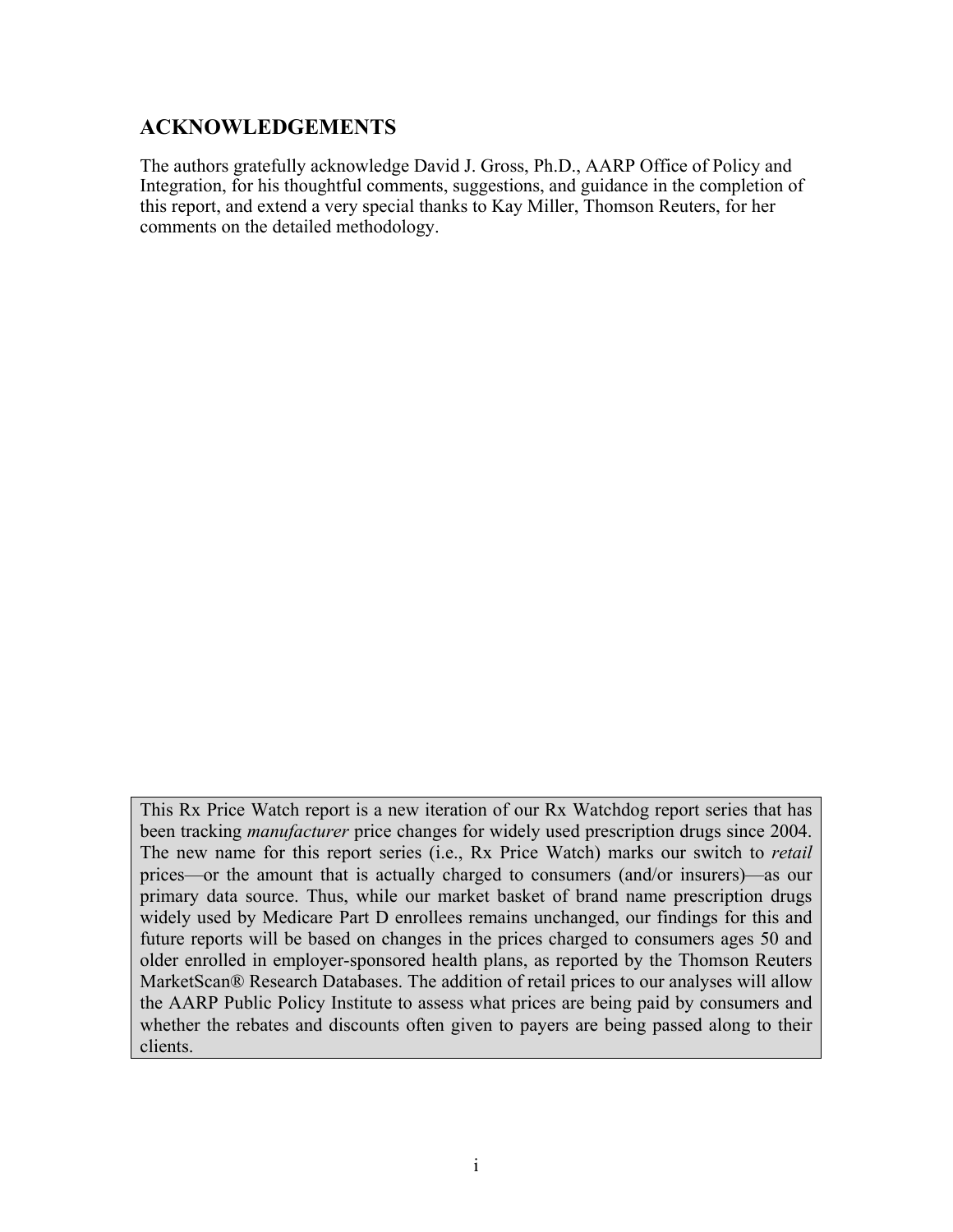# **TABLE OF CONTENTS**

| I. ANNUAL TRENDS IN RETAIL PRICE CHANGES FOR MOST WIDELY USED BRAND     |  |
|-------------------------------------------------------------------------|--|
| II. FIVE-YEAR CUMULATIVE IMPACT OF RETAIL PRICE CHANGES FOR WIDELY USED |  |
| III. RETAIL PRICE CHANGES FOR MOST WIDELY USED BRAND NAME PRESCRIPTION  |  |
| IV. RETAIL PRICE CHANGES FOR MOST WIDELY USED BRAND NAME PRESCRIPTION   |  |
|                                                                         |  |
| APPENDIX A: DETAILED METHODOLOGY AND DESCRIPTION OF                     |  |
|                                                                         |  |

# **LIST OF FIGURES**

| FIGURE 1: AVERAGE ANNUAL PERCENT CHANGE IN RETAIL PRICES FOR WIDELY USED                                                                         |  |
|--------------------------------------------------------------------------------------------------------------------------------------------------|--|
| FIGURE 2: ROLLING AVERAGE AND POINT-TO-POINT CHANGES IN RETAIL PRICES FOR<br>WIDELY USED BRAND NAME PRESCRIPTION DRUGS WERE WELL ABOVE INFLATION |  |
| FIGURE 3: THE AVERAGE ANNUAL RETAIL COST OF THERAPY FOR MOST WIDELY USED<br>BRAND NAME PRESCRIPTION DRUGS WAS ALMOST \$1,400 PER YEAR IN 2009 5  |  |
| FIGURE 4: THE FIVE-YEAR CUMULATIVE PERCENT CHANGE IN RETAIL PRICE IS 92<br>PERCENT FOR THE BRAND NAME DRUG WITH THE LARGEST PERCENT PRICE        |  |
| FIGURE 5: FIVE-YEAR CUMULATIVE CHANGE IN ANNUAL RETAIL COST OF THERAPY                                                                           |  |
| FIGURE 6: ONE-THIRD OF THE MOST WIDELY USED BRAND NAME PRESCRIPTION<br>DRUGS HAD RETAIL PRICE INCREASES OF GREATER THAN 10 PERCENT IN 2009  10   |  |
| FIGURE 7: FOUR WIDELY USED BRAND NAME DRUGS HAD RETAIL PRICE INCREASES                                                                           |  |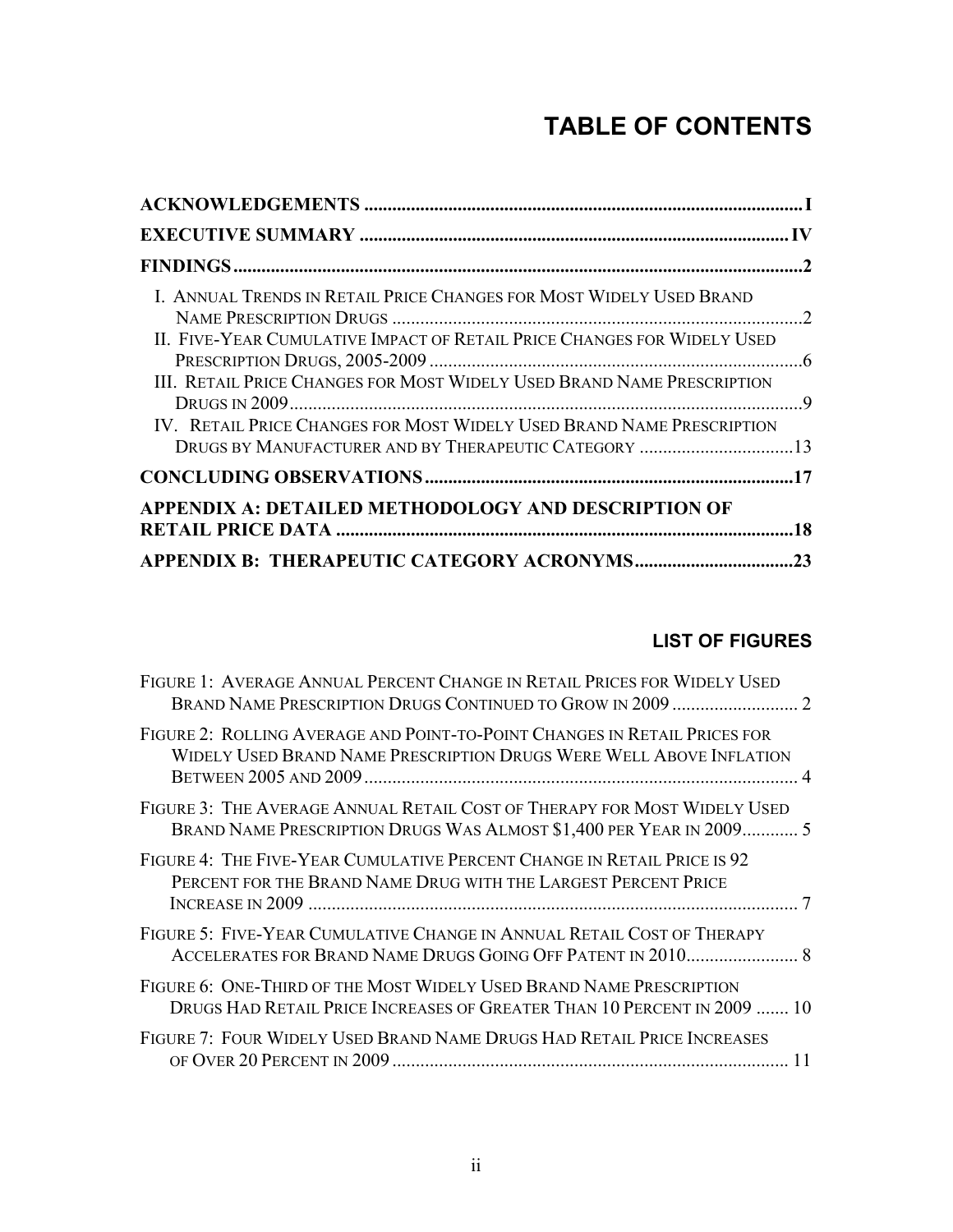| FIGURE 8: RETAIL PRICES FOR WIDELY USED BRAND NAME DRUG PRODUCTS INCREASED |  |
|----------------------------------------------------------------------------|--|
| BY MORE THAN THE RATE OF GENERAL INFLATION FOR ALL DRUG                    |  |
|                                                                            |  |
| FIGURE 9: ALL THERAPEUTIC CATEGORIES HAD RETAIL PRICE INCREASES THAT       |  |
|                                                                            |  |

# **LIST OF TABLES**

| TABLE 1: ALL OF THE TOP 25 BRAND NAME PRESCRIPTION DRUG PRODUCTS HAD RETAIL |  |
|-----------------------------------------------------------------------------|--|
|                                                                             |  |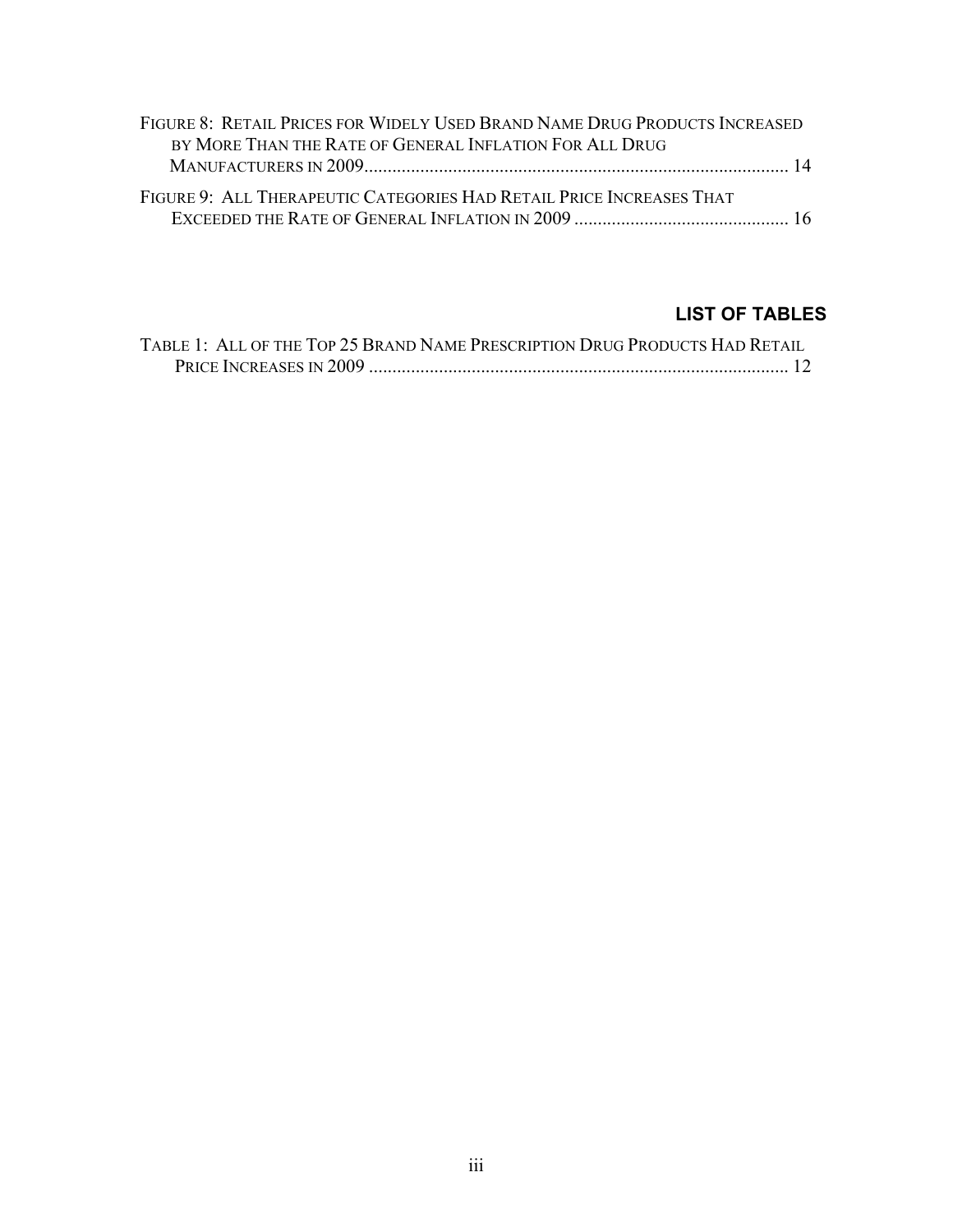# <span id="page-6-0"></span>**EXECUTIVE SUMMARY**

AARP's Public Policy Institute finds that average retail price increases for brand name prescription drugs widely used by Medicare beneficiaries far outstripped the price increases for other consumer goods and services between 2005 and 2009; this is consistent with the pattern that we have seen since initiating our ongoing series of studies on manufacturers' prescription drug prices in 2004. In 2009, the average annual increase in retail prices for 217 brand name prescription drugs widely used by Medicare beneficiaries was 8.3 percent, and was notably higher than the rate of increase observed during any of the prior four years (i.e., 2005 to 2008), which ranged from 6.0 percent to 7.9 percent. In contrast, the rate of general inflation was -0.3 percent over the same period.

This Rx Price Watch report is a new iteration of our Rx Watchdog report series that has been tracking *manufacturer* price changes for widely used prescription drugs since 2004. The new name for this report series (i.e., Rx Price Watch) marks our switch to *retail* prices—or the amount that is actually charged to consumers (and/or insurers)—as our primary data source. Thus, while our market basket of brand name prescription drugs widely used by Medicare Part D enrollees remains unchanged, our findings for this and future reports will be based on changes in the prices charged to consumers ages 50 and older enrolled in employer-sponsored health plans, as reported by the Thomson Reuters MarketScan® Research Databases. The addition of retail prices to our analyses will allow the AARP Public Policy Institute to assess what prices are being paid by consumers and whether the rebates and discounts often given to payers are being passed along to their clients.

This report presents annual and five-year cumulative price changes through the end of 2009, using both rolling average and point-to-point estimates (see Appendix A). The first set of findings shows *annual* rates of change in retail prices for widely used brand name drugs from 2005 through 2009, using both rolling average and point-to-point measures. The rolling average measure also is used to examine the distribution of retail price changes as well as differences in average percentage price changes for individual manufacturers and therapeutic categories. The second set of findings summarizes the *cumulative* impact of retail drug price changes that have taken place during the five-year period from 2005 through 2009.

### **Findings**

- In 2009, the average annual increase in retail prices for the 217 most widely used brand name prescription drugs (8.3 percent) was notably higher than the rates of increase for retail prices in the prior five years, which ranged between 6.0 percent and 7.9 percent during the years 2005 to 2008.
- On average, retail prices for 207 brand name drugs that have been on the market since the beginning of the study (December 2004) increased 41.5 percent by December 2009, compared to the general inflation rate of 13.3 percent during the same period.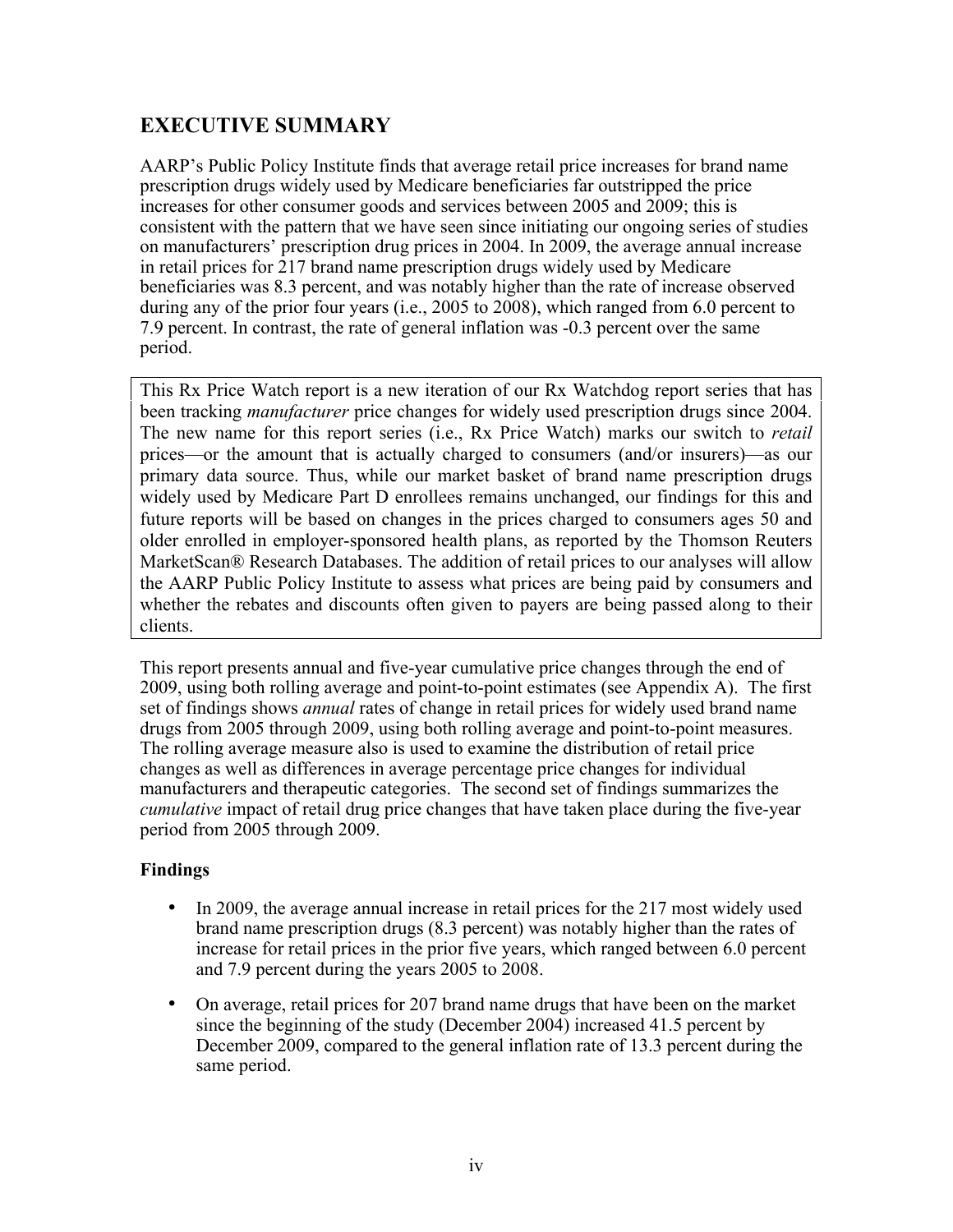- The average annual cost for one brand name medication was about \$1,400 in 2009. For a consumer who takes three brand name prescriptions on a chronic basis, the average annual cost of therapy for the drug products used to treat chronic conditions rose by almost \$1,900 between 2004 and 2009.
- All but 6 of the 217 brand name prescription drug products in the study's market basket had retail price increases during 2009. All of these increases exceeded the rate of general inflation during the same time period.
- All 26 drug manufacturers with at least two drug products in the study's market basket of widely used brand name drugs had average increases in retail price that exceeded the rate of general inflation (-0.3 percent) in 2009. Eight manufacturers had average annual retail price increases of 10 percent or more during 2009.
- All 35 therapeutic categories of brand name drug products had average annual retail price increases that exceeded the rate of general inflation in 2009, ranging from 3.3 percent to 19.0 percent.

#### **Concluding Observations**

The findings of this report show that average annual increases in retail prices charged for widely used brand name prescription drugs have continued to consistently exceed the rate of general inflation.

Drug price increases raise Medicare beneficiaries' costs. Retail price increases translate into higher out-of-pocket costs for those beneficiaries who pay a percentage of drug costs (coinsurance) rather than a fixed dollar amount (copayment). Higher prices also push more Part D enrollees into the "doughnut hole"—the gap in coverage when enrollees have to pay all of their drug costs—each year. And, once in the doughnut hole, enrollees feel the full effect of the higher retail prices.

The recently-passed health care reform legislation has provisions that will phase out the Medicare Part D coverage gap through discounts on brand name, biologic, and generic prescription drugs. However, Part D enrollees will continue to be exposed to the effects of the doughnut hole until the legislation's provisions are fully implemented in 2020. Furthermore, the value of closing the doughnut hole, while substantial, could be eroded over the years if escalating drug prices are not addressed.

#### **Methodology**

The list of prescription drugs that are widely used by Medicare beneficiaries is based on the 300 most widely dispensed drug products (including both generic and brand name drugs), the 300 drug products with the highest sales levels, and the 300 drug products with the highest number of days of therapy provided among the prescriptions adjudicated by a Medicare Part D plan provider. UnitedHealthcare-PacifiCare provided Medicare Part D coverage in 2006, and is also the organization that insures the AARP Medicare Rx plans. This Medicare Part D plan provider supplied data for all prescriptions provided to Medicare Part D enrollees in 2006. Each drug product represents a unique combination of active chemical ingredient, strength, dosage form, package size, and manufacturer (for example, Nexium (esomeprazole magnesium) 40 mg, capsule, bottle of 30, AstraZeneca).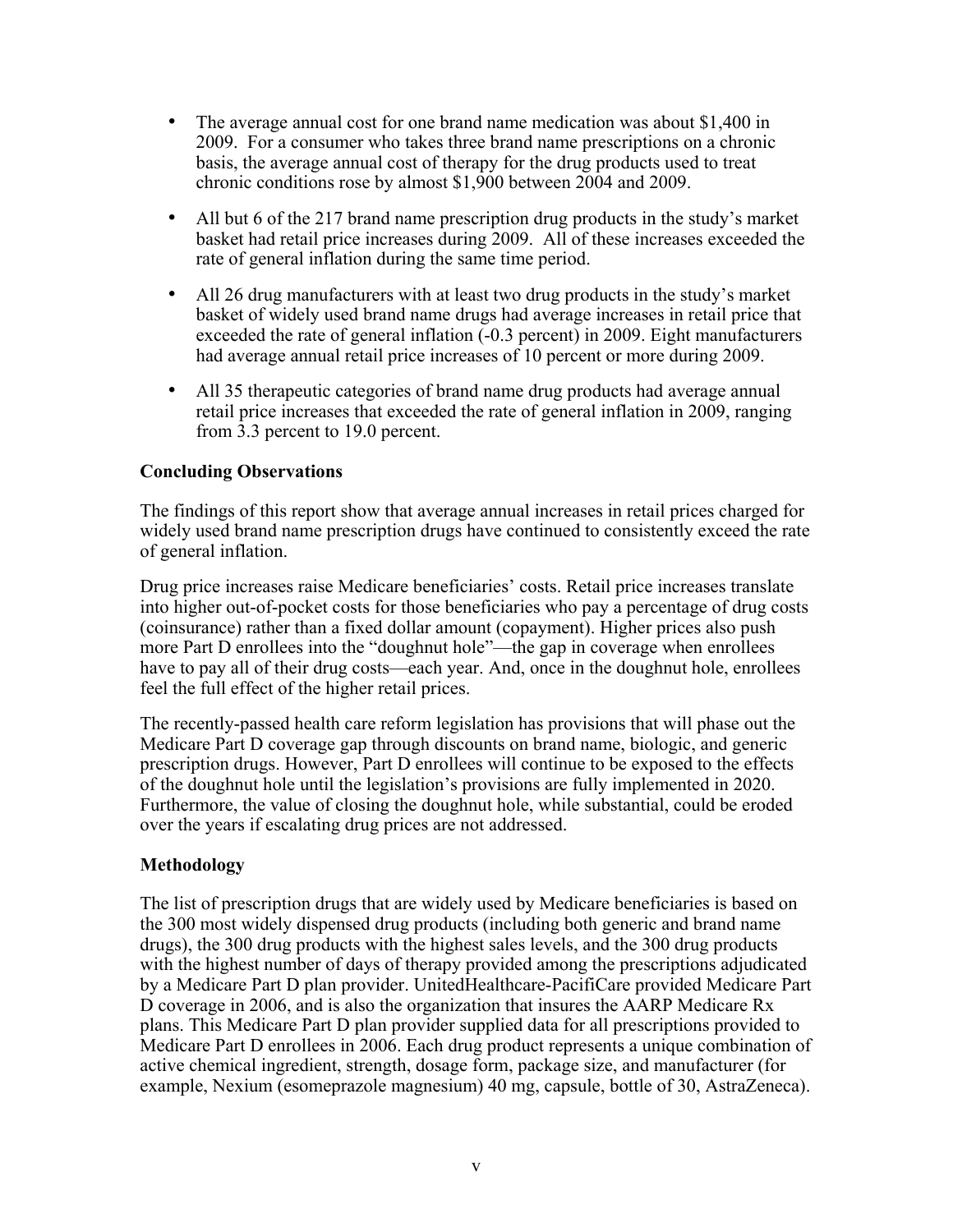The three market baskets that are used in this report series (brand name, generic, and specialty drugs) account for 81.6 percent of all prescription drug expenditures, 79.2 percent of all prescriptions dispensed, and 91.2 percent of all days of therapy provided in 2006 by a Medicare Part D plan provider.

Although the market basket studied was identified using data from a Medicare Part D plan provider, changes in prices were measured using retail prices as published by the Thomson Reuters MarketScan® Research Databases. The average annual change in retail prices was calculated for each individual drug product as a 12-month rolling average. Aggregate estimates of retail price or change in retail prices were calculated for this study by weighting each drug product's value by its share among the Medicare Part D plan provider's 2006 annual sales. The number of drugs included in the analysis for a given year varies because not all drugs in the sample were on the market prior to 2006.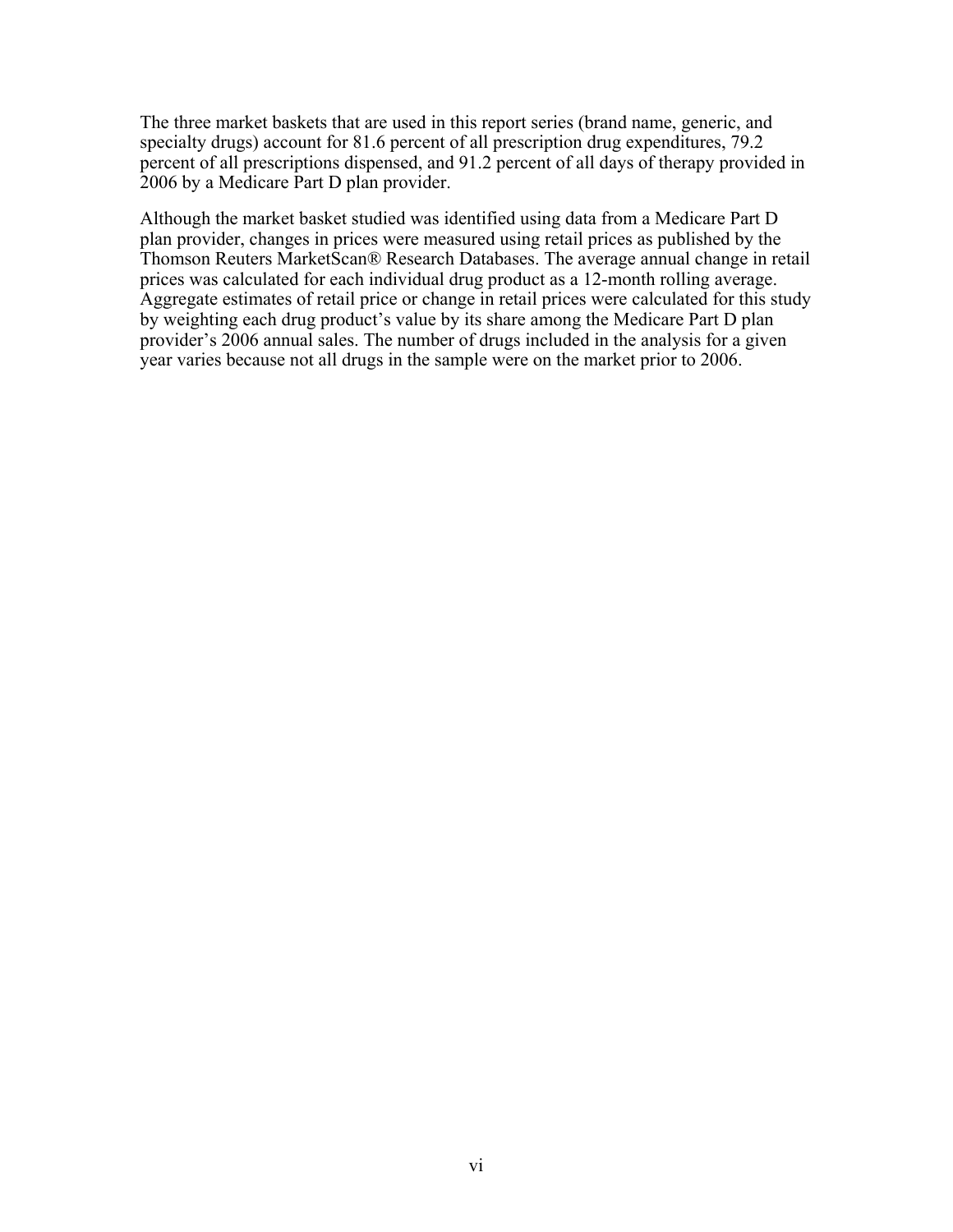# **RX PRICE WATCH REPORT: TRENDS IN RETAIL PRICES OF BRAND NAME PRESCRIPTION DRUGS USED BY MEDICARE BENEFICIARIES 2005 TO 2009**

AARP's Public Policy Institute finds that average retail price increases for brand name prescription drugs widely used by Medicare beneficiaries far outstripped the price increases for other consumer goods and services between 2005 and 2009; this is consistent with the pattern that we have seen since initiating our ongoing series of studies on prescription drug prices in  $2004$ <sup>[1](#page-9-0)</sup>. In 2009, the average annual increase in retail prices for 217 brand name prescription drugs widely used by Medicare beneficiaries was 8.3 percent, and was notably higher than the rate of increase observed during any of the prior four years (i.e., 2005 to 2008), which ranged from 6.0 percent to 7.9 percent. In contrast, the rate of general inflation was -0.3 percent over the same period.

This Rx Price Watch report is a new iteration of our Rx Watchdog report series that has been tracking *manufacturer* price changes for widely used prescription drugs since 2004. The new name for this report series (i.e., Rx Price Watch) marks our switch to *retail* prices—or the amount that is actually charged to consumers (and/or insurers)—as our primary data source. Thus, while our market basket of brand name prescription drugs widely used by Medicare Part D enrollees remains unchanged, our findings for this and future reports will be based on changes in the prices charged to consumers aged 50 and older enrolled in employer-sponsored health plans, as reported by the Thomson Reuters MarketScan® Research Databases.<sup>[2](#page-9-1)</sup> This change will allow the AARP Public Policy Institute to assess what prices are being paid by consumers (and/or insurers) and whether the rebates and discounts sometimes given to third party drug plans are being passed along to their clients.

This report presents annual and five-year cumulative price changes through the end of 2009, using both rolling average and point-to-point estimates (see Appendix A). The first set of findings shows *annual* rates of change in retail prices for widely used brand name drugs from 2005 through 2009, using both rolling average and point-to-point measures. The rolling average measure also is used to examine the distribution of price changes as well as differences in average percentage retail price changes for individual manufacturers and by therapeutic categories. The second set of findings summarizes the *cumulative* impact of retail drug price increases that have taken place during the five-year period from 2005 through 2009.

 $\overline{a}$ 

<span id="page-9-0"></span><sup>&</sup>lt;sup>1</sup> Previous reports from this series can be found on the AARP Web site at

http://www.aarp.org/health/medicare-insurance/info-04-2009/rx\_watchdog.html.

<span id="page-9-1"></span><sup>&</sup>lt;sup>2</sup> See Appendix A for a more detailed description of the retail data. The Thomson Reuters MarketScan® Research Databases, a family of databases, contains individual-level healthcare claims, lab test results, and hospital discharge information from large employers, managed care organizations, hospitals, Medicare, and Medicaid programs. The Healthcare & Science business of Thomson Reuters constructs the MarketScan® Research Databases by collecting data from employers, health plans, and state Medicaid agencies and placing them into databases. D.M. Adamson, S. Chang, and L.G. Hansen, "White Paper: Health Research Data for the Real World: The MarketScan Databases," Thomson Healthcare, January 2008.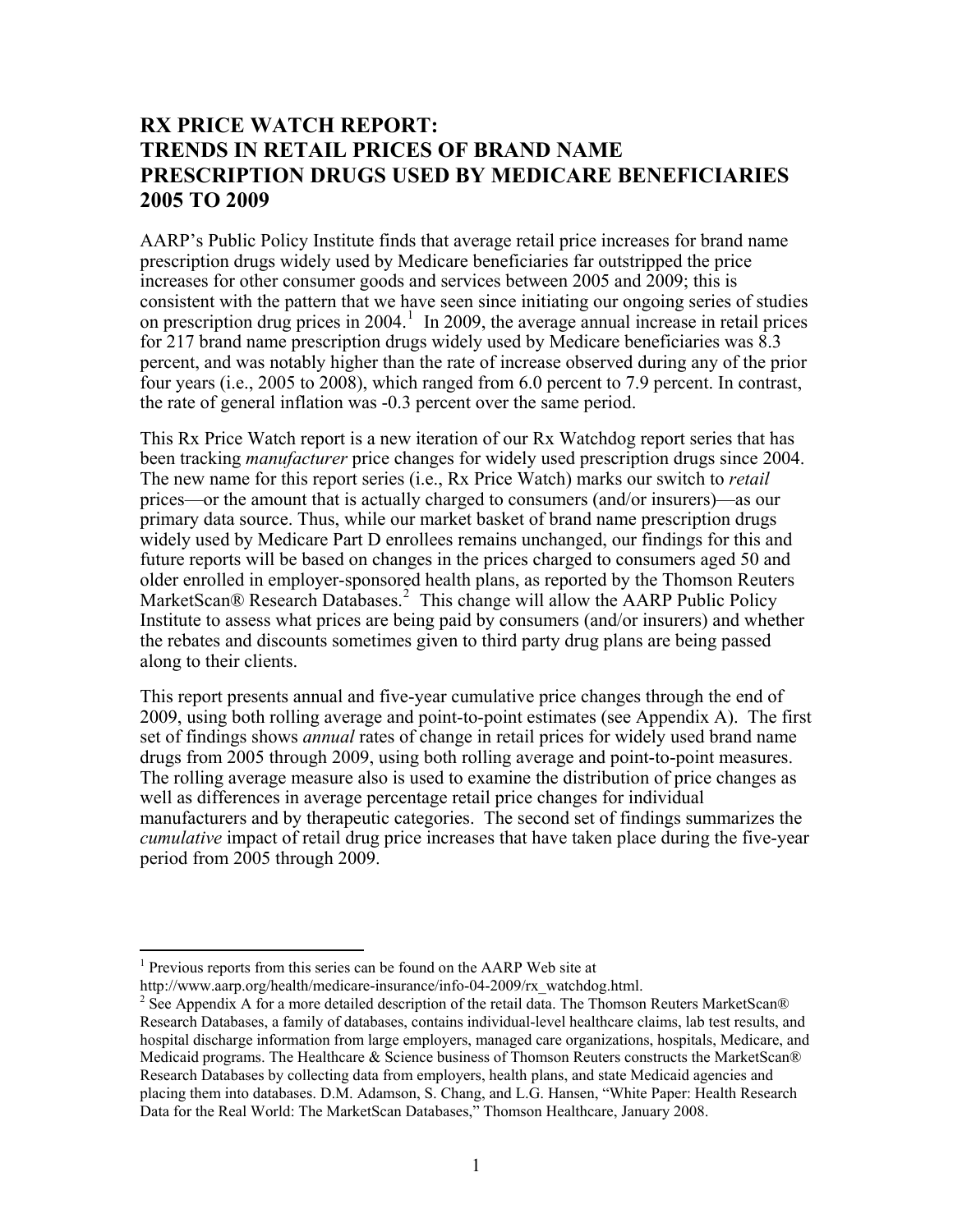### <span id="page-10-0"></span>**FINDINGS**

#### **I. Annual Trends in Retail Price Changes for Most Widely Used Brand Name Prescription Drugs**

#### Annual percent change in retail prices

• Retail prices for the brand name drug products most widely used by Medicare beneficiaries rose 8.3 percent in 2009, when measured as a 12-month rolling average and weighted by actual 2006 sales to Medicare Part D beneficiaries (Figure 1).

#### **Figure 1: Average Annual Percent Change in Retail Prices for Widely Used Brand Name Prescription Drugs Continued to Grow in 2009**



Note: Calculations exclude Zyrtec 10 mg tablets, which began to be sold over-the-counter (that is, without a prescription) in January 2008. Calculations also exclude Risperdal 0.25 mg tablets and Risperdal 4 mg tablets due to insufficient price data. Shaded bars indicate years when Medicare Part D was operational. Prepared by the AARP Public Policy Institute and the *PRIME* Institute, University of Minnesota, based on data from Thomson Reuters MarketScan® Research Databases.

• The average annual increases in 2007 and 2008 (7.0 and 7.9 percent, respectively) were substantially higher than the rates of increase for retail prices in the prior two years. The average retail price increase for this market basket was 6.0 percent and 6.1 percent in 2005 and 2006, respectively.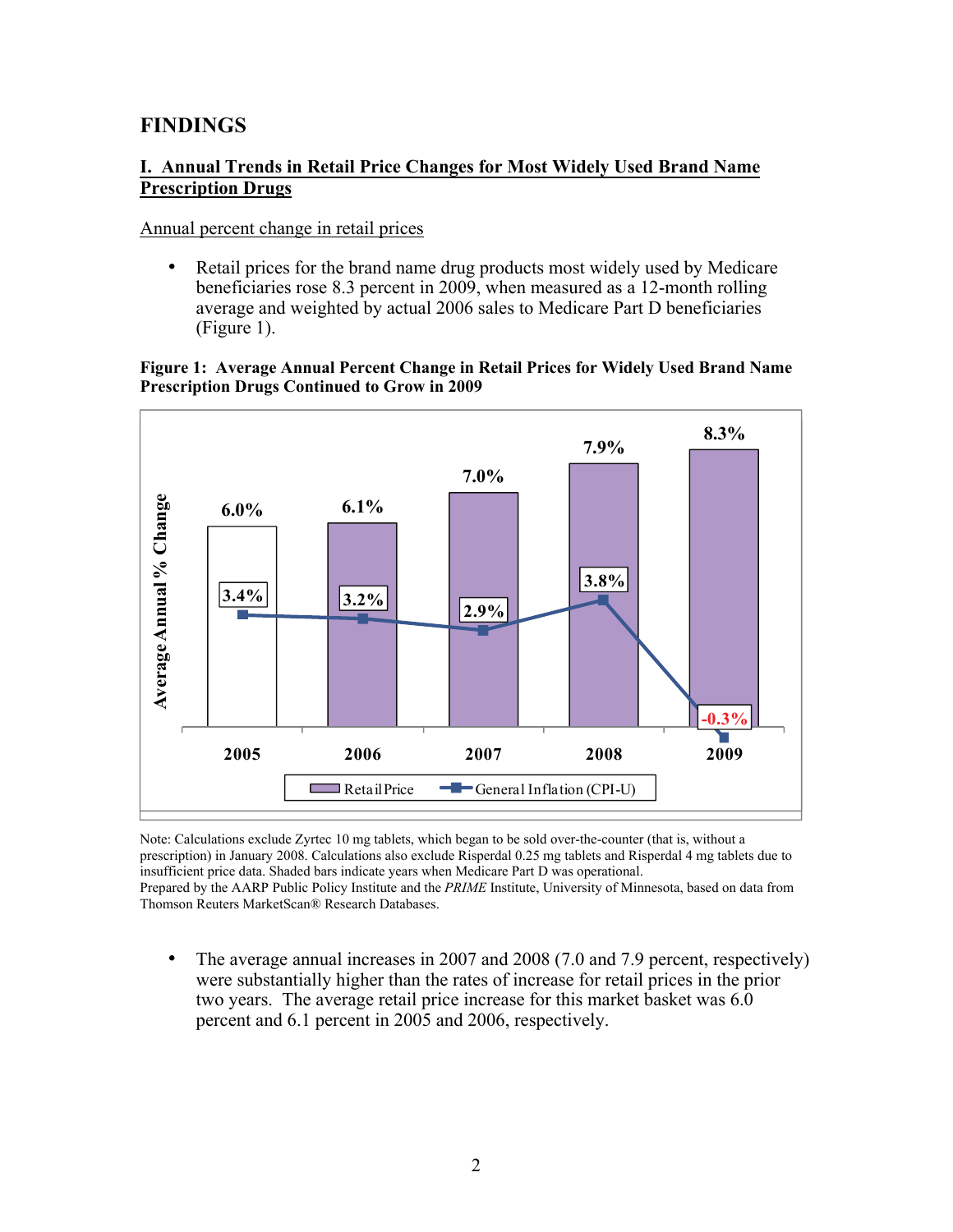• The average annual retail price increase in 2009 for these brand name prescription drug products was substantially higher than the rate of general inflation<sup>[3](#page-11-0)</sup> (8.3) percent vs. -0.3 percent); in 2008, the rate of brand name price increase was more than twice the rate of general inflation (7.9 percent vs. 3.8 percent).

Notably, the average annual retail price changes for brand name drug products has continued to increase despite a sizable number of widely used brand name drugs going off patent in the past few years. Since 2006, 70 of the 217 drug products in the brand name market basket have had generic versions introduced to the market.<sup>[4](#page-11-1)</sup> These drugs represent 31.4 percent of 2006 brand name drug sales to Medicare Part D beneficiaries. We have chosen to keep these off-patent drugs in our market basket, since they are still being sold, albeit at considerably lower volumes.<sup>[5](#page-11-2)</sup> Furthermore, if these drug products were excluded from the analysis, the average annual retail price increase for the remaining drug products (i.e., brand name drug products that do not have generic competition) is 8.7 percent in 2009. This indicates that the off-patent products in our market basket actually lower the average annual price change, making our results an underestimate of retail price changes for brand name drug products.

The average annual retail price change reported in Figure 1 is a conservative measure that, by averaging annual point-to-point price changes for each month in a 12-month period (referred to as a *rolling average* change), smoothes over the entire year the annual amount of change in retail price that occurs for a single month (referred to as an annual *point-to-point* change). The percent change in price compared with the same month in the previous year has been plotted along with the 12-month rolling average to allow more detailed examination of the rate and timing of retail price changes over the entire study period (Figure 2).

<span id="page-11-0"></span> $\overline{a}$  $3$  The general inflation rate reported is based on the average annual rate of change in the Consumer Price Index-All Urban Consumers for All Items (seasonally adjusted) (CPI-U), Bureau of Labor Statistics series CUSR0000SA0.

<span id="page-11-1"></span><sup>&</sup>lt;sup>4</sup> One drug product, Zyrtec 10 mg tablets, began to be sold over-the-counter, or without a prescription. As over-the-counter drugs are not typically reported in third party databases, Zyrtec was dropped from the analysis. Two other drug products, Risperdal 0.25 mg tablets and Risperdal 4 mg tablets, were excluded from the analysis due to insufficient price data. Both products had generic equivalents introduced in June 2008 and no longer have a large market share.

<span id="page-11-2"></span><sup>&</sup>lt;sup>5</sup> Brand name drugs tend to lose market share quickly once generic versions are on the market. For example, when generic versions of Zoloft became available in August 2006, the brand name product lost 85 percent of its overall market share in the first 30 days. Similarly, generic statin dispensing rates almost doubled in the three months after the products entered the market. Medco, 2007 Drug Trend Report, 2008; and Caremark, "Blockbuster Launches of 2006," *TrendsRx Quarterly,* December 2006.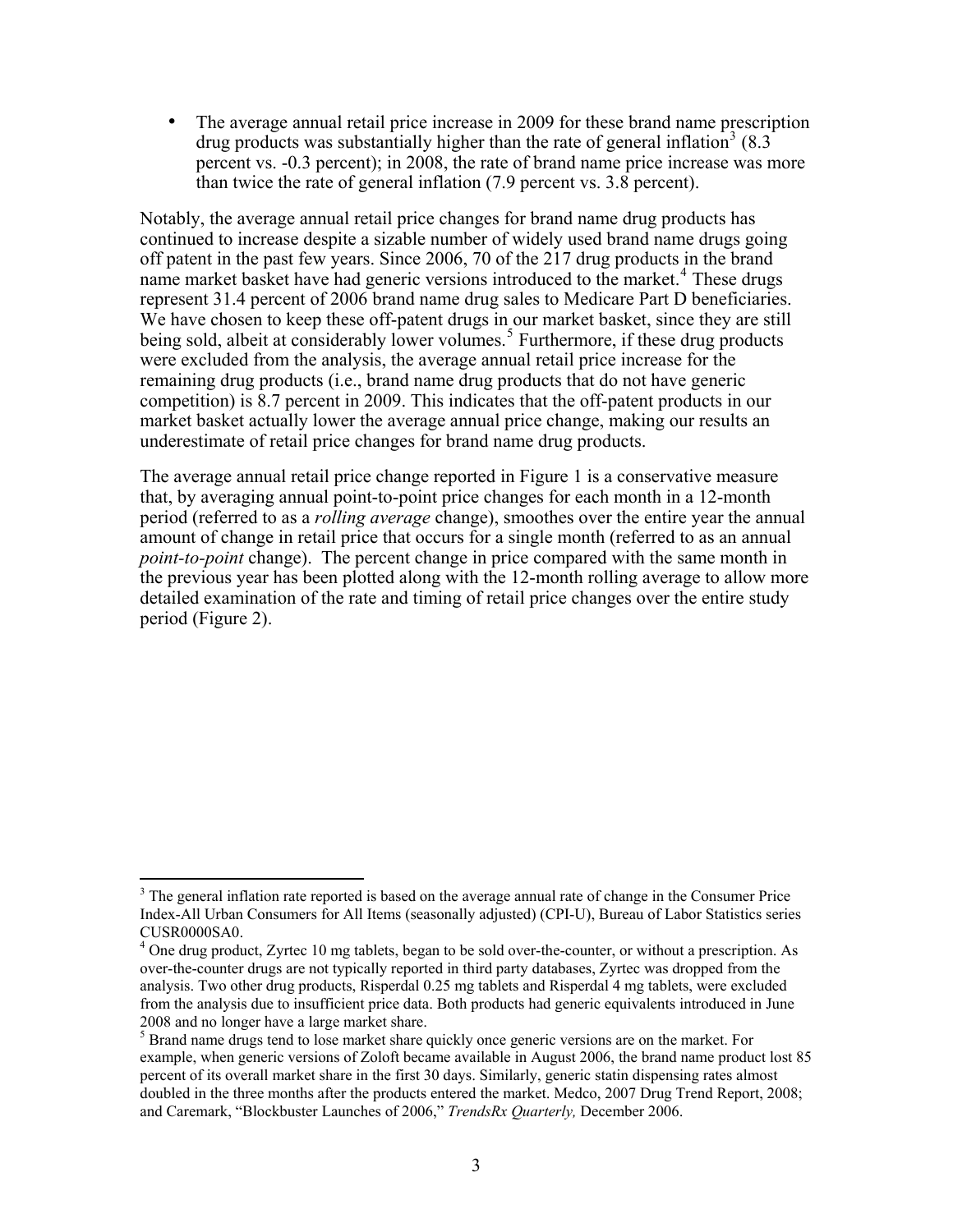

<span id="page-12-0"></span>**Figure 2: Rolling Average and Point-to-Point Changes in Retail Prices for Widely Used Brand Name Prescription Drugs Were Well Above Inflation Between 2005 and 2009** 

Note: Calculations exclude Zyrtec 10 mg tablets, which began to be sold over-the-counter (that is, without a prescription) in January 2008. Calculations also exclude Risperdal 0.25 mg tablets and Risperdal 4 mg tablets due to insufficient price data.

Prepared by the AARP Public Policy Institute and the *PRIME* Institute, University of Minnesota, based on data from Thomson Reuters MarketScan® Research Databases.

Figure 2 shows that the point-to-point annual change in retail prices has accelerated rapidly at three specific times since Medicare Part D became available in January 2006: (1) November 2006 through January 2007, (2) May 2007 through August 2007, and (3) January 2009 through June 2009. Clearly, the rolling average indicates that brand name drug prices have been increasing steadily since July 2007. Three broad trends have been observed troughout the entire time the Medicare Part D prescription drug program has been in operation: (1) the retail price level of brand name drug products has steadily increased rather than decreased; (2) the rate of increase in retail prices of brand name drug products has continued to accelerate; and (3) the retail price increases have been well above (usually two-fold or more) the rate of general inflation.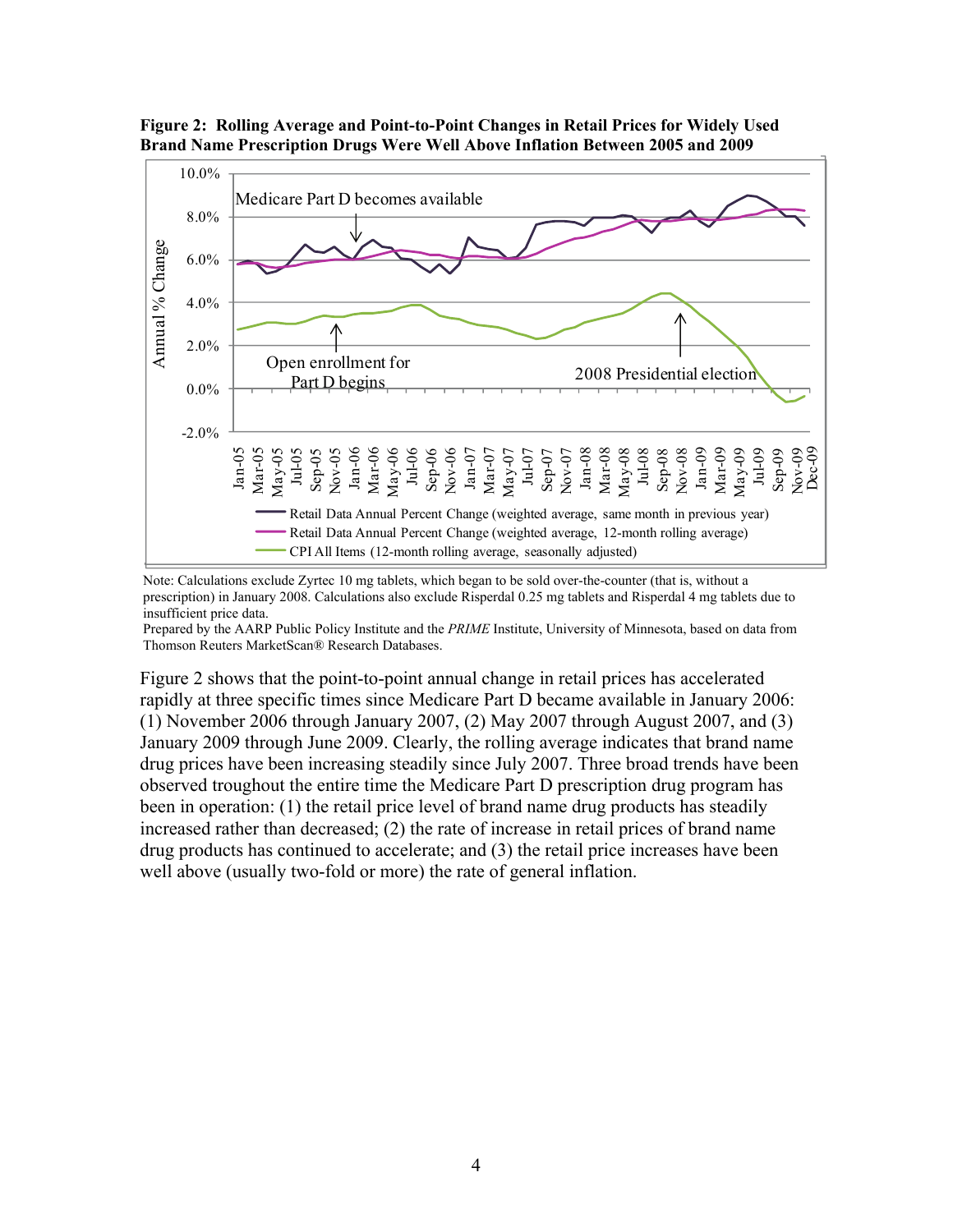#### <span id="page-13-0"></span>Annual retail cost of therapy

 $\overline{a}$ 

Retail prices for the 209 most widely used brand name drugs used for treating chronic conditions (out of a total market basket of 217 drugs) $<sup>6</sup>$  $<sup>6</sup>$  $<sup>6</sup>$  were translated into average</sup> annual costs of therapy (Figure 3).<sup>[7](#page-13-2)</sup>





Note: Calculations exclude Zyrtec 10 mg tablets, which began to be sold over-the-counter (that is, without a prescription) in January 2008. Calculations also exclude Risperdal 0.25 mg tablets and Risperdal 4 mg tablets due to insufficient price data. Shaded bars indicate years when Medicare Part D was operational. This data does not include eight drug products typically used for acute conditions or for less than one year. Prepared by the AARP Public Policy Institute and the *PRIME* Institute, University of Minnesota, based on data from

- Thomson Reuters MarketScan® Research Databases. • The average annual retail cost of therapy was almost \$1,400 per year per
	- prescription drug in 2009, roughly 32 percent higher than the average annual retail cost in the year before Medicare Part D was implemented (i.e., 2005).

An older American who takes three prescription drugs is likely to have experienced an average annual retail cost of therapy of \$4,146 in 2009, assuming that the consumer uses brand name drugs for these chronic conditions. The annual cost of therapy was substantially higher (31.7 percent) than the average annual retail cost in the year prior to the implementation of Medicare Part D, or about \$3,147 per year in 2005. While insurance may cover much of this cost for some beneficiaries, it would not cover the

<span id="page-13-1"></span> $6$  Drug products typically used to treat acute conditions or for less than one year's duration include: Lidoderm 5%, Levaquin 250 mg, 500 mg, and 750 mg, Patanol 0.1%, Avelox 400 mg, Lamisil 250 mg, and Valtrex 1 Gm.

<span id="page-13-2"></span> $<sup>7</sup>$  The figures in this section reflect the total retail price for consumers enrolled in employer-sponsored</sup> health plans and not simply the out-of-pocket cost a consumer would face at the drugstore.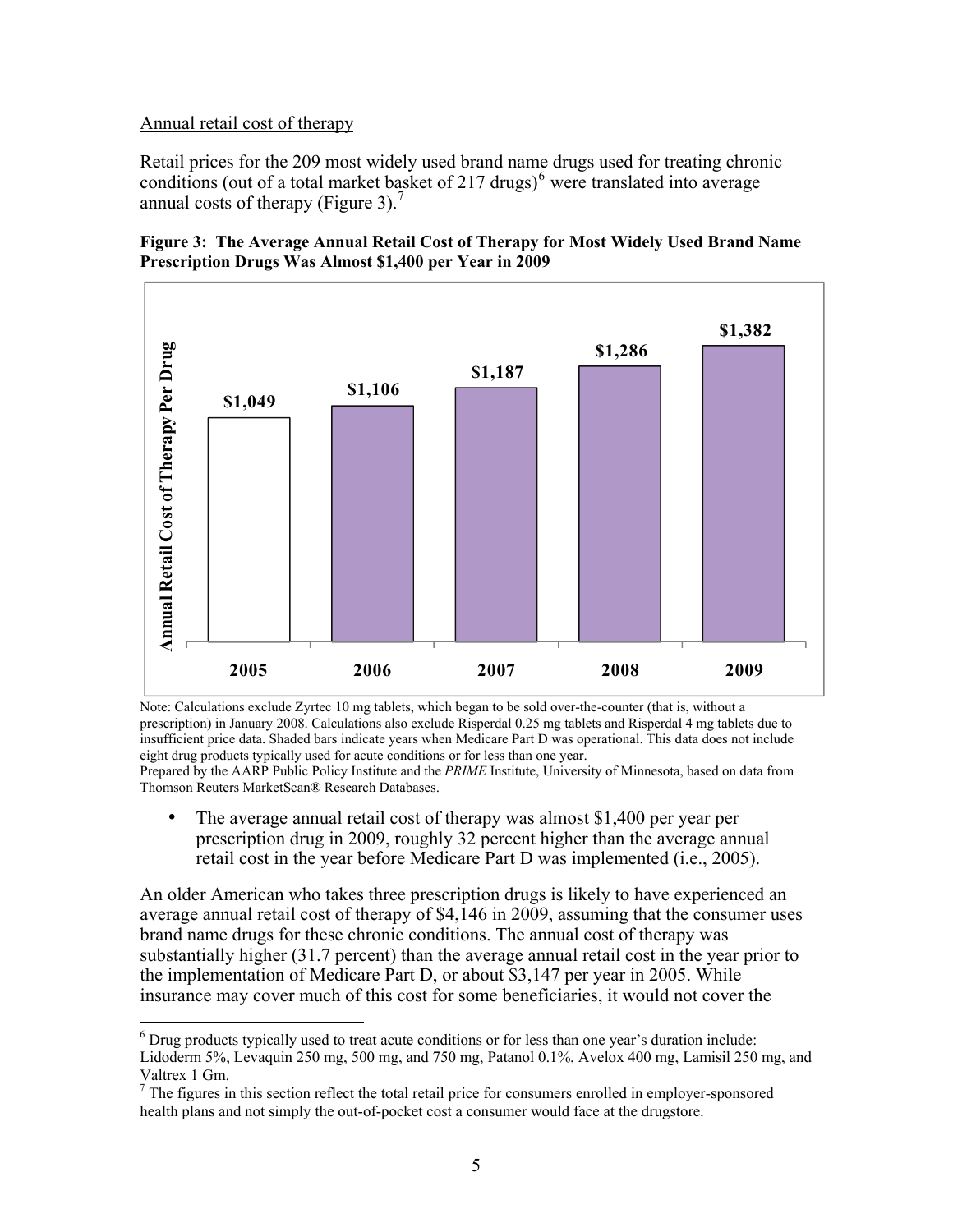<span id="page-14-0"></span>costs for Medicare Part D enrollees in the "doughnut hole"<sup>[8](#page-14-1)</sup> (the period when beneficiaries pay 100 percent of their prescription costs).

#### **II. Five-Year Cumulative Impact of Retail Price Changes for Widely Used Prescription Drugs, 2005-2009**

AARP has tracked brand name drug retail price changes for the five-year period from December 31, 2004, to December 31, 2009. More than 95 percent (207 of 217) of the widely used drugs in the brand name market basket have been on the market for the entire five-year period (the end of 2004 through the end of 2009). The cumulative effect of retail price changes over this five-year period is reported.

#### Five-year cumulative percent change in retail prices

- Cumulatively, the average retail price increase for the 207 widely used brand name drug products that have been on the market from the end of 2004 through the end of 2009 was 41.5 percent, compared with 13.3 percent for general inflation—or more than 3 times the rate of general inflation.<sup>[10](#page-14-3)</sup>
- Figure 4 illustrates the cumulative effect of retail price changes between the end of 2004 and the end of 2009 for six specific drug products. Five of these drug products were chosen because they are among the 25 most widely used drugs in the market basket and are from a variety of therapeutic classes:
	- $\triangleright$  Nexium 40 mg capsules (AstraZeneca)—used in the treatment of acid reflux disease;
	- Lipitor 20 mg tablets (Pfizer)—used to treat high cholesterol;
	- Aricept 10 mg tablets (Eisai)—an anti-Alzheimer's drug;
	- Fosamax 70 mg tablets (Merck)—used to treat osteoporosis; and
	- Advair Diskus 250 mg-50 mg (GlaxoSmithKline)—a respiratory inhaler.

<span id="page-14-1"></span><sup>1</sup> <sup>8</sup> The cost impact on beneficiaries is based on the continued use of the brand name drug product. Sixtyseven percent of the brand name drug products in this index (146 of 217) do not have therapeutically equivalent generic alternatives. For the remaining 33 percent (71 drug products) of these brand name drug products, the beneficiary could save money by switching to a less-expensive generic drug product.<br><sup>9</sup> This "con" in equation concretive bosing ofter the boneficiary has \$2,820 (in 2010) in total drug co

<span id="page-14-2"></span>This "gap" in coverage generally begins after the beneficiary has \$2,830 (in 2010) in total drug costs and continues until the beneficiary spends \$4,550 in out of-pocket drug costs. Centers for Medicare & Medicaid Services, "CMS Announces 2010 Payment Information for Part C Medicare Advantage Plans and Part D Prescription Drug Plans," Press Release, April 6, 2009. Some plans might offer some coverage in the gap, and some low-income beneficiaries also have gap coverage. As part of the recently-passed Affordable Care Act, in 2011, non-low-income Part D enrollees will receive a 50 percent discount on their brand name and biologic prescription drugs while they are in the coverage gap, as well as a 7 percent discount on their generic prescription drugs. These discounts will continue growing until, in 2020, Part D enrollees are responsible for 25 percent of all of prescription drug costs while they are in the coverage gap.

<span id="page-14-3"></span> $10$  The average cumulative growth rate in retail prices for all brand name drugs in the market basket was 37.8 percent. This number was calculated by compounding the average annual growth rate for each year from 2005 to 2009.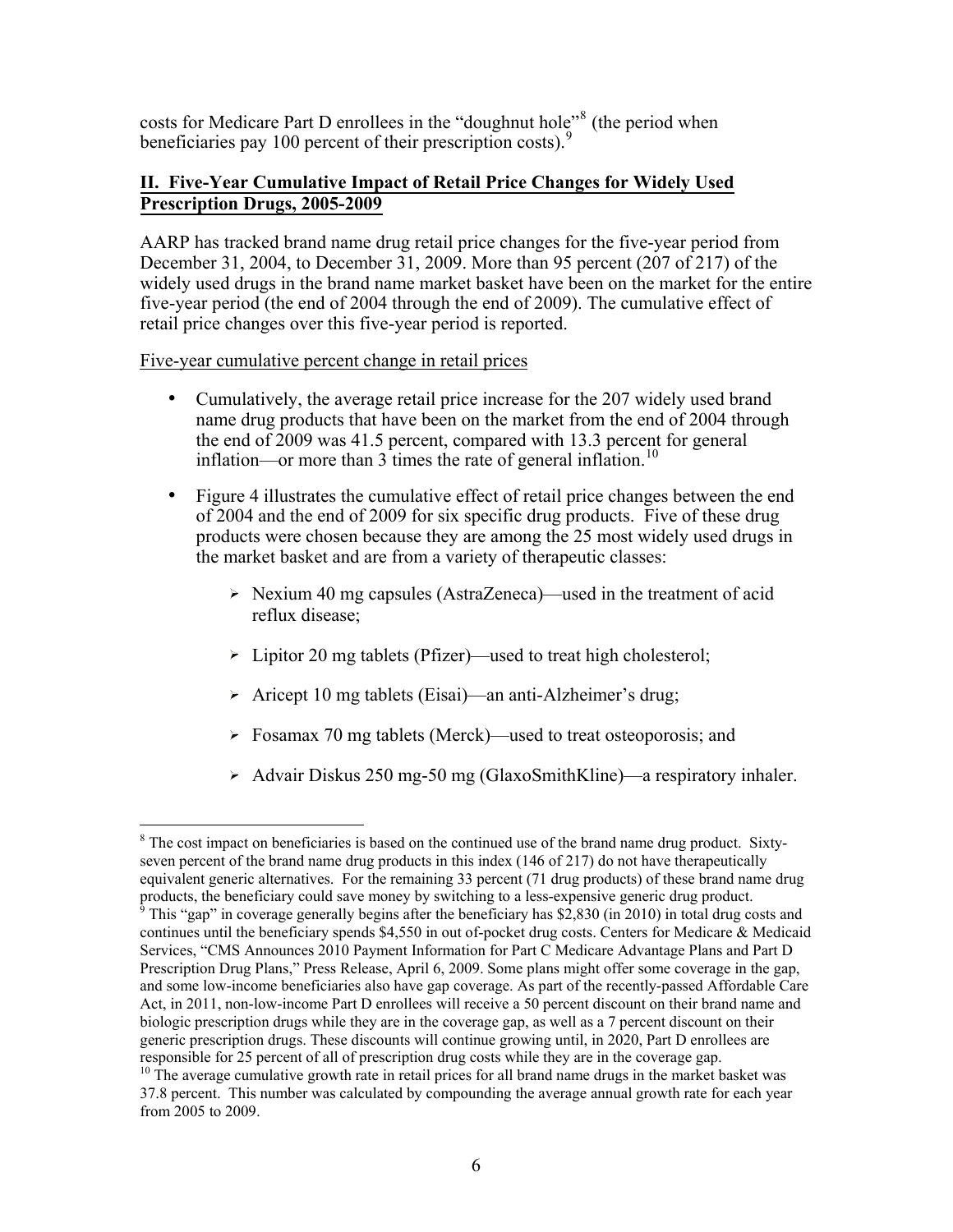<span id="page-15-0"></span>• The sixth drug, Flomax 0.4 mg capsules (Boehringer Ingelheim), which is used to treat symptoms of an enlarged prostate, was chosen because it had the largest percent price increase in 2009 among the drug products that have been on the market since the end of 2004.

**Figure 4: The Five-Year Cumulative Percent Change in Retail Price is 92 Percent for the Brand Name Drug with the Largest Percent Price Increase in 2009** 



Prepared by the AARP Public Policy Institute and the *PRIME* Institute, University of Minnesota, based on data from Thomson Reuters MarketScan® Research Databases.

- The five-year (i.e., December 31, 2004 to December 31, 2009) cumulative percent change in retail prices for six specific drug products is shown in Figure 4.
	- The retail price of Flomax 0.4 mg rose by 92 percent over the entire fiveyear period, when measured as a 12-month rolling average change. It is notable that this product's retail price increases accelerated most rapidly in the two years before its patent expired in early 2010.
	- $\geq$  The retail prices of Advair Diskus 250 mg-50 mg and Aricept 10 mg tablets each increased cumulatively by approximately 40 percent over the five-year period. The patent for Advair Diskus 250 mg-50 mg is expected to expire in 2011, and the patent for Aricept 10 mg is expected to expire in late 2010.
	- $\geq$  The retail price of Nexium 40 mg capsules increased cumulatively by 28 percent, and the retail price of Lipitor 20 mg tablets increased by 24 percent between the end of 2004 and the end of 2009.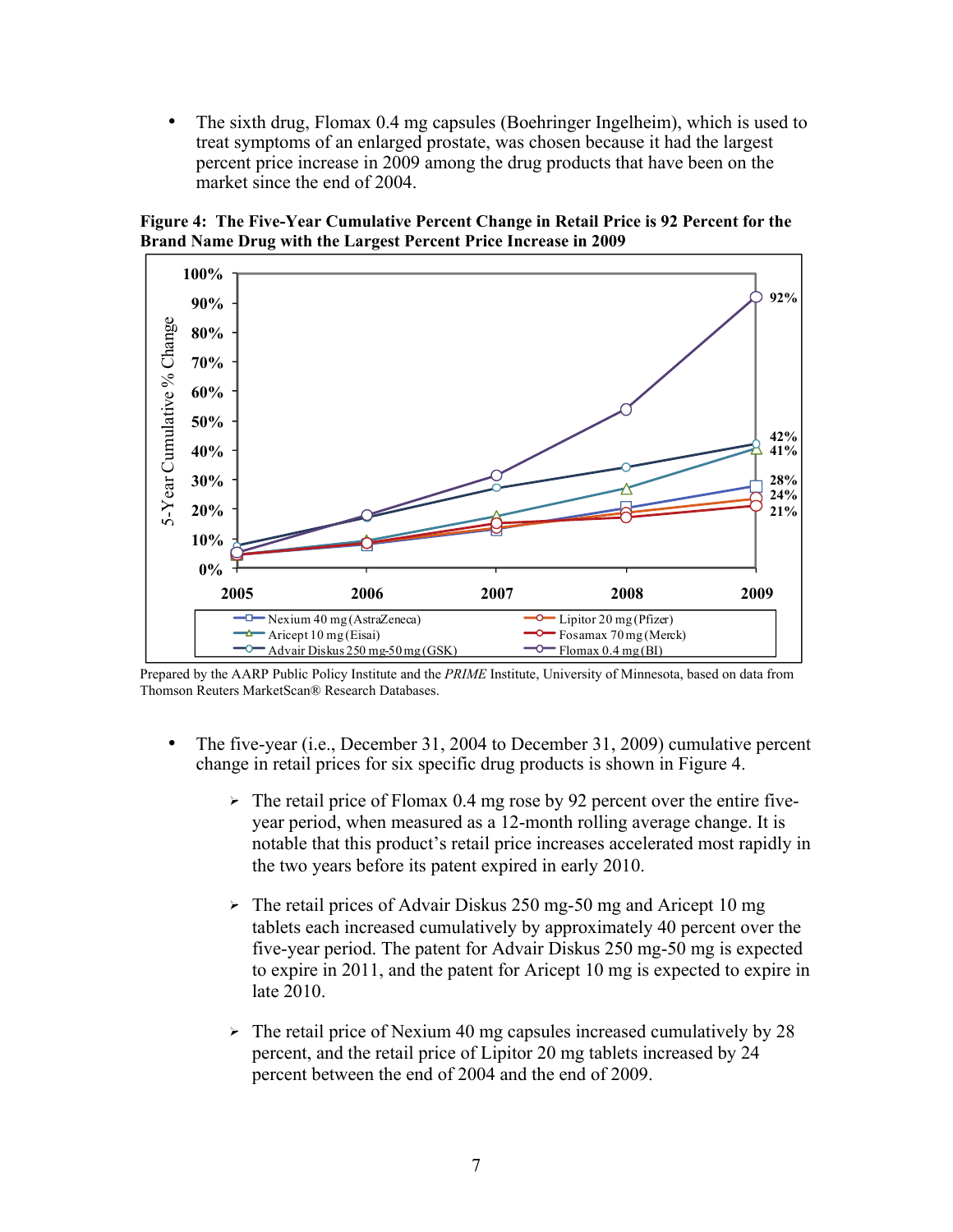$\geq$  The retail price of Fosamax 70 mg tablets increased by approximately 20 percent between the end of 2004 and the end of 2009, even with the introduction of a generic equivalent in February 2008.

<span id="page-16-0"></span>Five-year cumulative change in annual retail cost of therapy

- All but 8 of the 207 brand name drug products that have been on the market since the end of 2004 are used to treat chronic conditions. By the end of 2009, the average annual retail cost of therapy for these brand name drug products was \$626 higher than five years earlier, assuming that the consumer used these brand name drugs for chronic conditions. For a consumer who takes three brand name medications, this translates into an average annual increase in retail costs of \$1,878 for the three brand name therapies.
- The five-year (2005 to 2009) cumulative change in brand name cost of therapy due to retail prices for six specific drug products is shown in Figure 5.

**Figure 5: Five-Year Cumulative Change in Annual Retail Cost of Therapy Accelerates for Brand Name Drugs Going Off Patent in 2010** 



Prepared by the AARP Public Policy Institute and the *PRIME* Institute, University of Minnesota, based on data from Thomson Reuters MarketScan® Research Databases.

> $\triangleright$  The retail price for a one-year supply of Flomax 0.4 mg, which was \$1,493 in 2009, rose by \$827 between the end of 2004 and the end of 2009. It is notable that the majority of this increase took place in the two years before its patent expired in April 2010.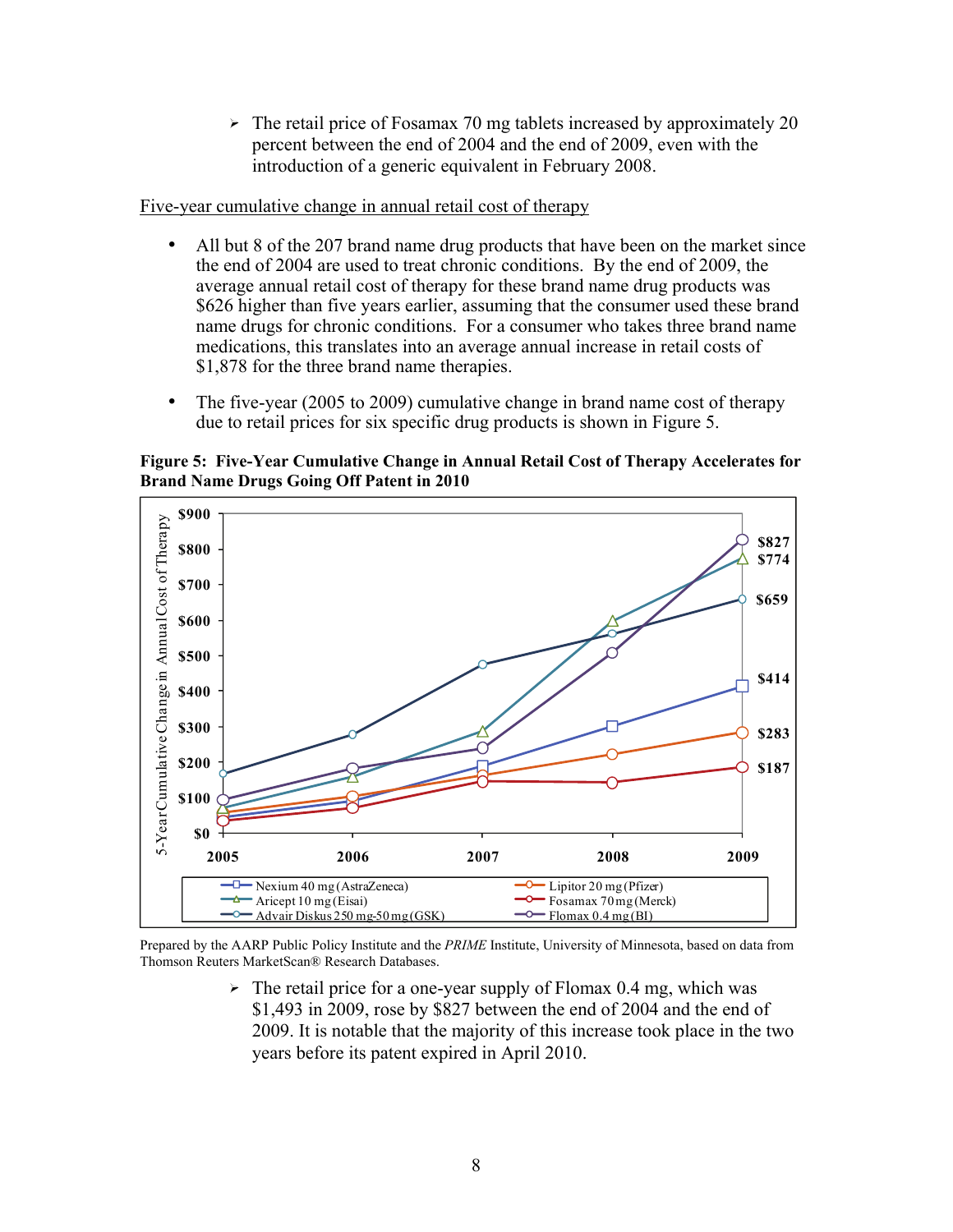- <span id="page-17-0"></span> $\triangleright$  Similarly, the retail price for a one-year supply of Aricept 10 mg rose by almost \$775 over the five-year period ending in 2009, increasing from \$1,632 per year to \$2,406 per year. Over one-half of this increase took place in 2008 and 2009, the two years before its patent is expected to expire in November 2010.
- $\geq$  The retail price for a one-year supply of Advair Diskus 250 mg-50 mg rose by almost \$660 between the end of 2004 and the end of 2009. At the end of 2004, the retail price for a one-year supply of Advair Diskus 250 mg-50 mg was \$1,768; by the end of 2009 the retail price had increased to \$2,427. The patent for Advair Diskus 250 mg-50 mg is expected to expire in 2011.
- $\triangleright$  The retail price for a one-year supply of Lipitor 20 mg tablets rose by more than \$280 by the end of the five-year period (2005 to 2009). In 2009, the retail price of a one-year supply of Lipitor 20 mg tablets was \$1,470.
- $\triangleright$  The retail price for a one-year supply of Nexium 40 mg capsules was \$1,971 by the end of 2009, an increase of \$414 from the end of 2004.
- $\triangleright$  The retail price for a one-year supply of Fosamax 70 mg tablets rose by \$187 between the end of 2004 and the end of 2009. In 2009, the retail price of a one-year supply of Fosamax 70 mg tablet was \$1,065. Fosamax 70 mg tablets faced the introduction of a generic equivalent in February 2008.

#### **III. Retail Price Changes for Most Widely Used Brand Name Prescription Drugs in 2009**

#### Distribution of retail price changes

All but 6 of the 217 (97.2 percent) most widely used brand name prescription drug products in this study's market basket had retail price increases during 2009, when measured as a 12-month rolling average (Figure 6).

- Annual retail price increases for 213 (98.2 percent) of the 217 drug products met or exceeded the rate of general inflation (-0.3 percent) in 2009.
- Annual retail price increases for 172 (79.3 percent) of the 217 brand name drug products in the market basket increased more than 5.0 percent in 2009, including 71 (32.7 percent) with a price increase between 7.6 percent and 10.0 percent, 55 (25.3 percent) with a price increase between 10.1 percent and 15.0 percent, and 17 (7.8 percent) with a price increase of more than 15.1 percent.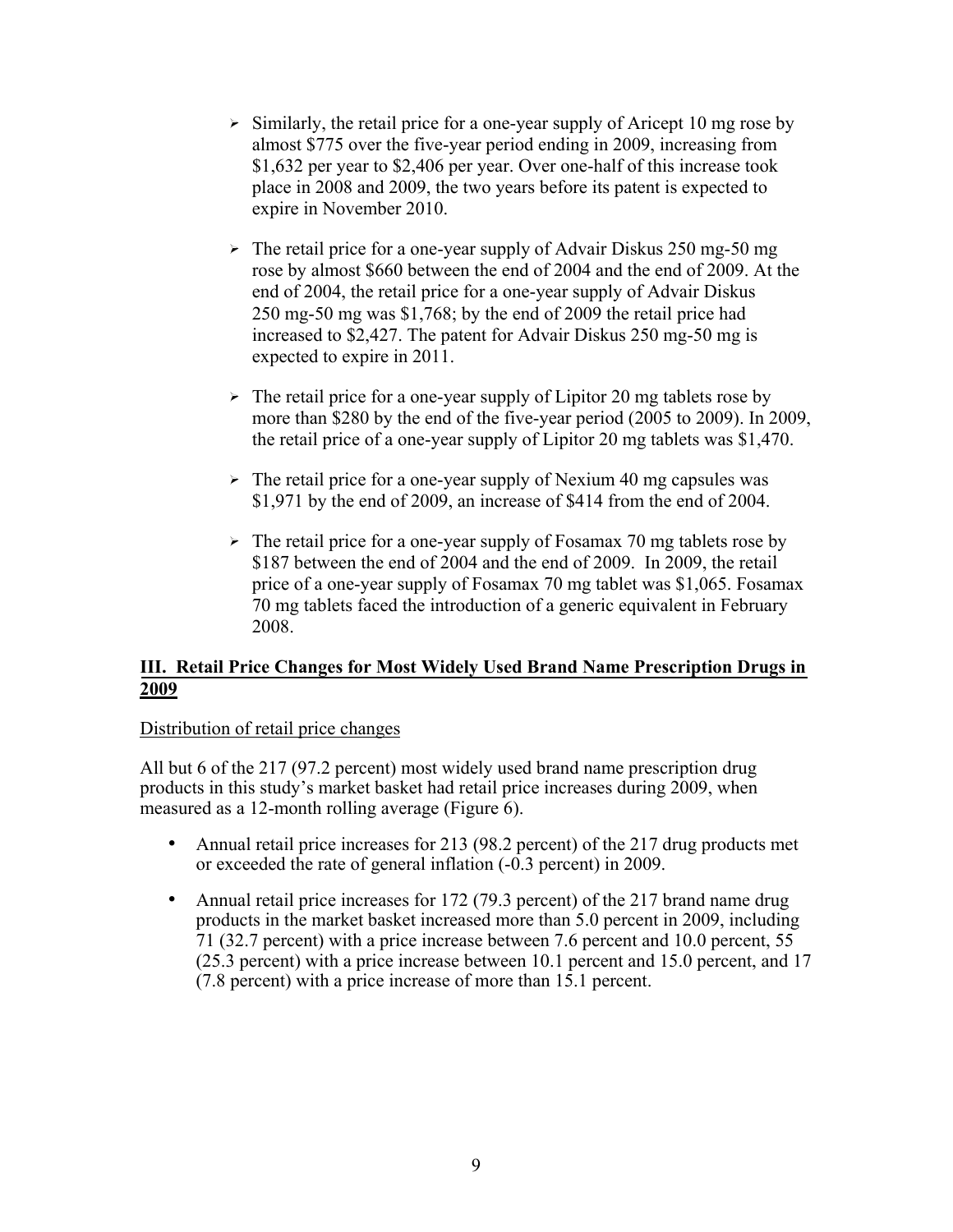

#### <span id="page-18-0"></span>**Figure 6: One-Third of the Most Widely Used Brand Name Prescription Drugs Had Retail Price Increases of Greater Than 10 Percent in 2009**

Note: Calculations exclude Zyrtec 10 mg tablets, which began to be sold over-the-counter (that is, without a prescription) in January 2008. Calculations also exclude Risperdal 0.25 mg tablets and Risperdal 4 mg tablets due to insufficient price data.

Prepared by the AARP Public Policy Institute and the *PRIME* Institute, University of Minnesota, based on data from Thomson Reuters MarketScan® Research Databases.

Four of the brand name drug products had retail price increases that were greater than 20 percent in 2009 (Figure 7).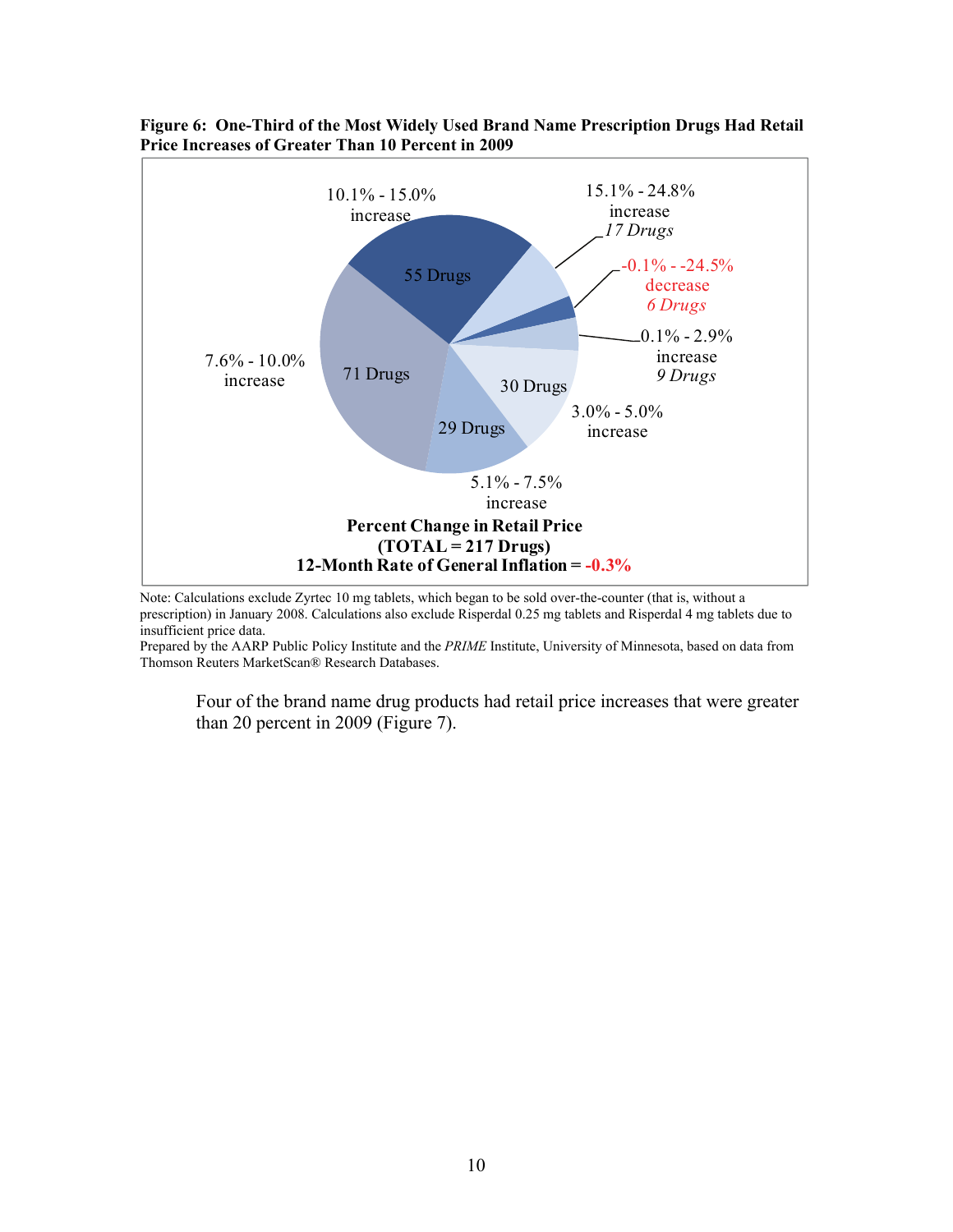

<span id="page-19-0"></span>**Figure 7: Four Widely Used Brand Name Drugs Had Retail Price Increases of Over 20 Percent in 2009** 

The general inflation rate is based on CPI-U (See Consumer Price Index-All Urban Consumers for All Items (seasonally adjusted) (CPI-U), Bureau of Labor Statistics series CUSR0000SA0). Prepared by the AARP Public Policy Institute and the *PRIME* Institute, University of Minnesota, based on data from Thomson Reuters MarketScan® Research Databases.

All of the 25 top-selling brand name drug products with the greatest sales in 2006 had retail price increases during 2009. Most (16 of 25) of the drug products had annual retail price increases of over 5 percent; four of the Top 25 drug products had annual retail price increases of over 10 percent (Table 1).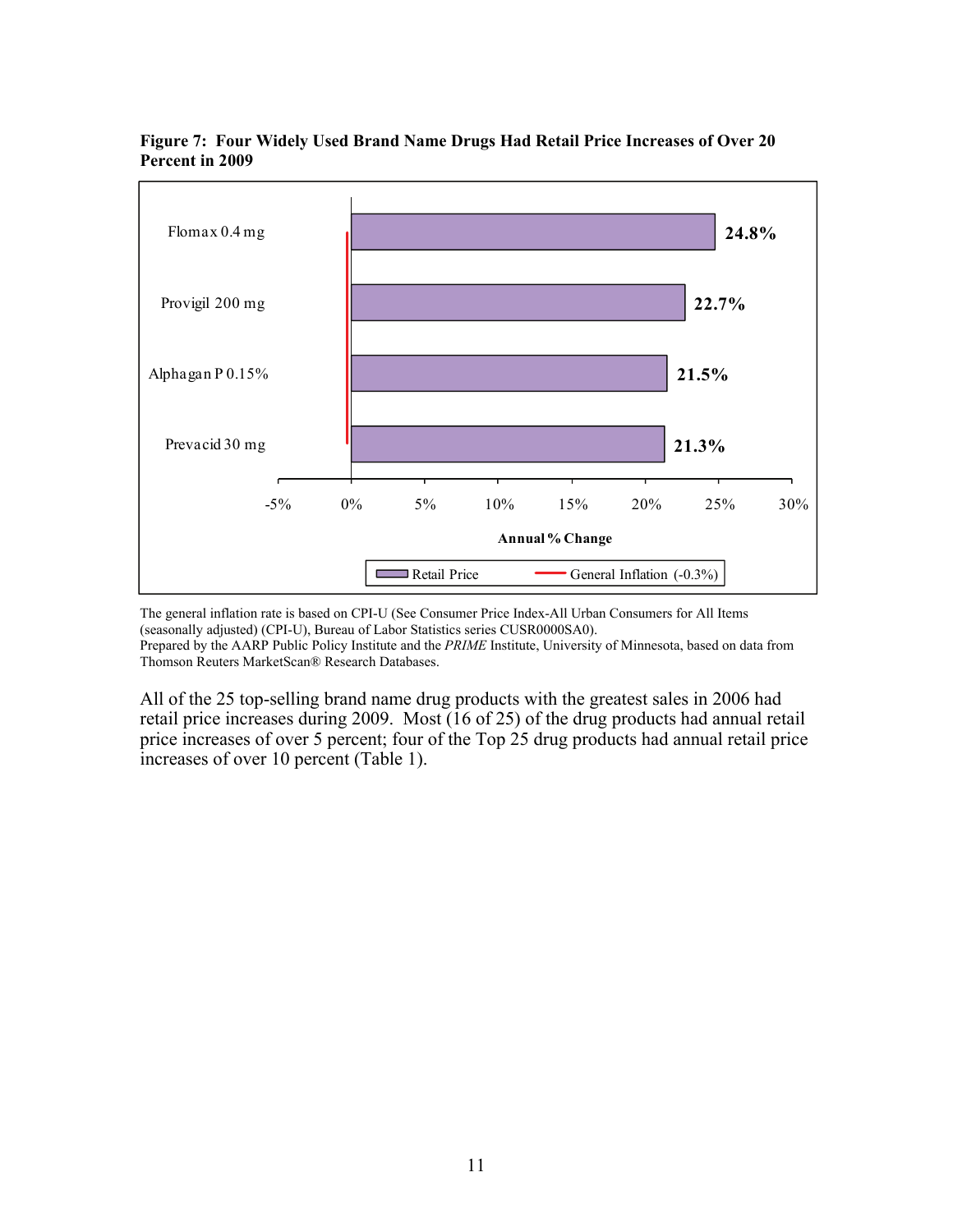| <b>Rank by</b><br><b>Sales</b><br>among<br><b>Study</b><br><b>Market</b><br>Basket* | <b>Product Name, Strength, and</b><br><b>Dosage Form</b> | Package<br><b>Size</b>                                                   | Manufacturer          | <b>Therapeutic Class</b>     | Retail<br>Price<br>Per Day | <b>Annual</b><br>Percent<br>Change<br>in Retail<br>Price |
|-------------------------------------------------------------------------------------|----------------------------------------------------------|--------------------------------------------------------------------------|-----------------------|------------------------------|----------------------------|----------------------------------------------------------|
| 1                                                                                   | Nexium 40 mg capsule                                     | 30                                                                       | AstraZeneca           | Ulcer Drugs (PPIs)           | \$5.40                     | $6.0\%$                                                  |
| $\overline{c}$                                                                      | Plavix 75 mg tablet                                      | 90                                                                       | Bristol-Myers Squibb  | Anticoagulants               | \$5.06                     | 8.8%                                                     |
| 3                                                                                   | Prevacid 30 mg DR capsule                                | 100                                                                      | Takeda                | Ulcer Drugs (PPIs)           | \$5.50                     | 7.0%                                                     |
| 4                                                                                   | Protonix 40 mg tablet                                    | 90                                                                       | Wyeth                 | Ulcer Drugs (PPIs)           | \$4.21                     | 6.8%                                                     |
| 5                                                                                   | Lipitor 20 mg tablet                                     | 90                                                                       | Pfizer                | Cholesterol Agents (HMG CoA) | \$4.03                     | 4.1%                                                     |
| 6                                                                                   | Lipitor 10 mg tablet                                     | 90                                                                       | Pfizer                | Cholesterol Agents (HMG CoA) | \$2.84                     | 4.2%                                                     |
| 7                                                                                   | Aricept 10 mg tablet                                     | 30                                                                       | Eisai                 | Antidementia Agents          | \$6.59                     | 10.8%                                                    |
| 8                                                                                   | Fosamax 70 mg tablet                                     | $\overline{4}$                                                           | Merck                 | Osteoporosis Agents          | \$2.92                     | 3.4%                                                     |
| 9                                                                                   | Norvasc 10 mg tablet                                     | 90                                                                       | Pfizer                | Antihypertensives (CCBs)     | \$2.66                     | 4.4%                                                     |
| 10                                                                                  | Advair Diskus 250-50 mist                                | 60                                                                       | Glaxo Smith Kline     | <b>Respiratory Agents</b>    | \$6.65                     | 5.8%                                                     |
| 11                                                                                  | Lipitor 40 mg tablet                                     | 90                                                                       | Pfizer                | Cholesterol Agents (HMG CoA) | \$4.03                     | 4.1%                                                     |
| 12                                                                                  | Actonel 35 mg tablet                                     | $\overline{4}$                                                           | Warner Chilcott Pharm | Osteoporosis Agents          | \$3.44                     | 8.1%                                                     |
| 13                                                                                  | Norvasc 5 mg tablet                                      | 90                                                                       | Pfizer                | Antihypertensives (CCBs)     | \$1.95                     | 4.3%                                                     |
| 14                                                                                  | Celebrex 200 mg capsule                                  | 100                                                                      | Pfizer                | Anti-Inflammatory Agents     | \$3.72                     | 4.4%                                                     |
| 15                                                                                  | Namenda 10 mg tablet                                     | 60                                                                       | Forest                | Antidementia Agents          | \$5.80                     | 8.5%                                                     |
| 16                                                                                  | Singulair 10 mg tablet                                   | 30                                                                       | Merck                 | <b>Respiratory Agents</b>    | \$3.85                     | 8.1%                                                     |
| 17                                                                                  | Flomax 0.4 mg capsule                                    | 100                                                                      | Boehringer Ingelheim  | Prostatic Hypertrophy Agents | \$4.09                     | 24.8%                                                    |
| 18                                                                                  | Zetia 10 mg tablet                                       | 30                                                                       | Merck/Schering-Plough | Cholesterol Agents (HMG CoA) | \$3.42                     | $9.3\%$                                                  |
| 19                                                                                  | Lexapro 10 mg tablet                                     | 100                                                                      | Forest                | Antidepressants (SSRIs)      | \$2.86                     | 5.7%                                                     |
| 20                                                                                  | Lantus 100/ml inj                                        | 10                                                                       | Sanofi-Aventis        | Antidiabetics (Insulins)     | \$8.95                     | 8.5%                                                     |
| 21                                                                                  | Zocor 20 mg tablet                                       | 30                                                                       | Merck                 | Cholesterol Agents (HMG CoA) | \$4.84                     | 2.3%                                                     |
| 22                                                                                  | Ambien 10 mg tablet                                      | 100                                                                      | Sanofi-Aventis        | <b>Sedatives</b>             | \$5.11                     | 13.1%                                                    |
| 23                                                                                  | Seroquel 200 mg tablet                                   | 100                                                                      | AstraZeneca           | Antipsychotics               | \$8.29                     | 13.0%                                                    |
| 24                                                                                  | Zocor 40 mg tablet                                       | 30                                                                       | Merck                 | Cholesterol Agents (HMG CoA) | \$4.84                     | 2.3%                                                     |
| 25                                                                                  | Avandia 4 mg tablet                                      | 30                                                                       | Glaxo Smith Kline     | Antidiabetics (Oral)         | \$3.86                     | 8.6%                                                     |
|                                                                                     | $\mathbf{A}$ and a second contract of $\mathbf{A}$       | $\mathbf{A}$ , $\mathbf{A}$ , $\mathbf{A}$ , $\mathbf{B}$ , $\mathbf{B}$ |                       |                              |                            | 0.201                                                    |

<span id="page-20-0"></span>**Table 1: All of the Top 25 Brand Name Prescription Drug Products Had Retail Price Increases in 2009**

**General rate of inflation (as measured by growth in CPI-U)** -0.3%

\*Ranking based on prescription payments made by the Medicare Part D plan provider during 2006.

See Appendix B for explanation of therapeutic category acronyms.

Prepared by the AARP Public Policy Institute and the *PRIME* Institute, University of Minnesota, based on data from Thomson Reuters MarketScan® Research Databases.

- Boehringer Ingelheim's Flomax 0.4 mg capsules had the highest annual percent change (24.8 percent) in retail price during 2009 among the top 25 brand name drug products with the greatest sales in 2006.
- Four of the top 25 drug products had annual changes in retail price of more than 10 percent. In addition to Boehringer Ingelheim's Flomax 0.4 mg capsules, the other drug products were Eisai's Aricept 10 mg tablets, Sanofi-Aventis' Ambien 10 mg tablets, and AztraZeneca's Seroquel 200 mg tablets.
- Merck's Zocor (20 mg and 40 mg) had a retail price change of 2.3 percent in 2009. Merck's Fosamax 70 mg tablets had an increase of 3.4 percent. All three of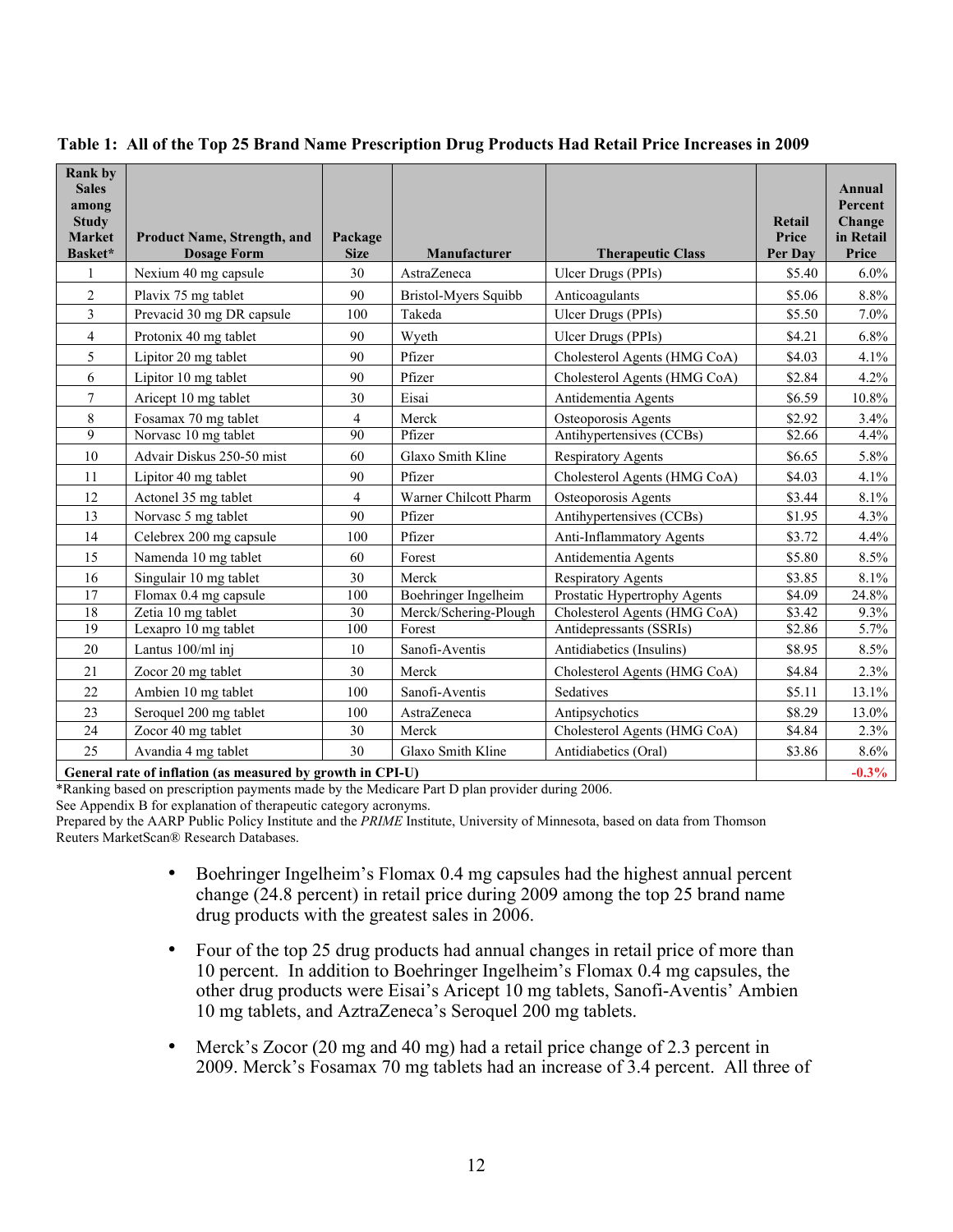<span id="page-21-0"></span>these brand name drugs have recently faced their first generic competition— Zocor in June 2006 and Fosamax in February 2008.<sup>11</sup>

• Four other drug products among the 25 top selling brand name drug products with the greatest sales recently faced their first generic competition: Wyeth's Protonix 40 mg tablets EC in January 2008, Pfizer's Norvasc (5 and 10 mg tablets) in March 2007, and Takeda's Prevacid 30 mg DR capsules in November 2009. These drug products experienced retail price increases in 2009 that ranged from 4.3 percent to 8.8 percent.

#### **IV. Retail Price Changes for Most Widely Used Brand Name Prescription Drugs by Manufacturer and by Therapeutic Category**

Twenty-six drug manufacturers had at least two drug products in the study's market basket of widely used brand name drugs. The weighted average annual increase in retail price for the drug products from all of the 26 drug manufacturers exceeded the rate of general inflation in 2009 (Figure 8).

- Eight manufacturers had average annual retail price increases of 10 percent or more during 2009. One manufacturer's drug products (Boehringer Ingelheim) had an average annual retail price increase of 18.4 percent.
- Nearly all of the drug manufacturers (23 of 26)—plus the "All Others" category had weighted average annual retail price increases of more than 5 percent.
- The lowest average retail price increase was for the drug products from Alcon Vision. The average 2009 retail price increase for this manufacturer was 1.8 percent.

 $\overline{a}$ 

<sup>11</sup> U.S. Food and Drug Administration, Center for Drug Evaluation and Research, *First Time Generic Drug Approvals,* at www.fda.gov/cder/ogd/approvals/default.htm.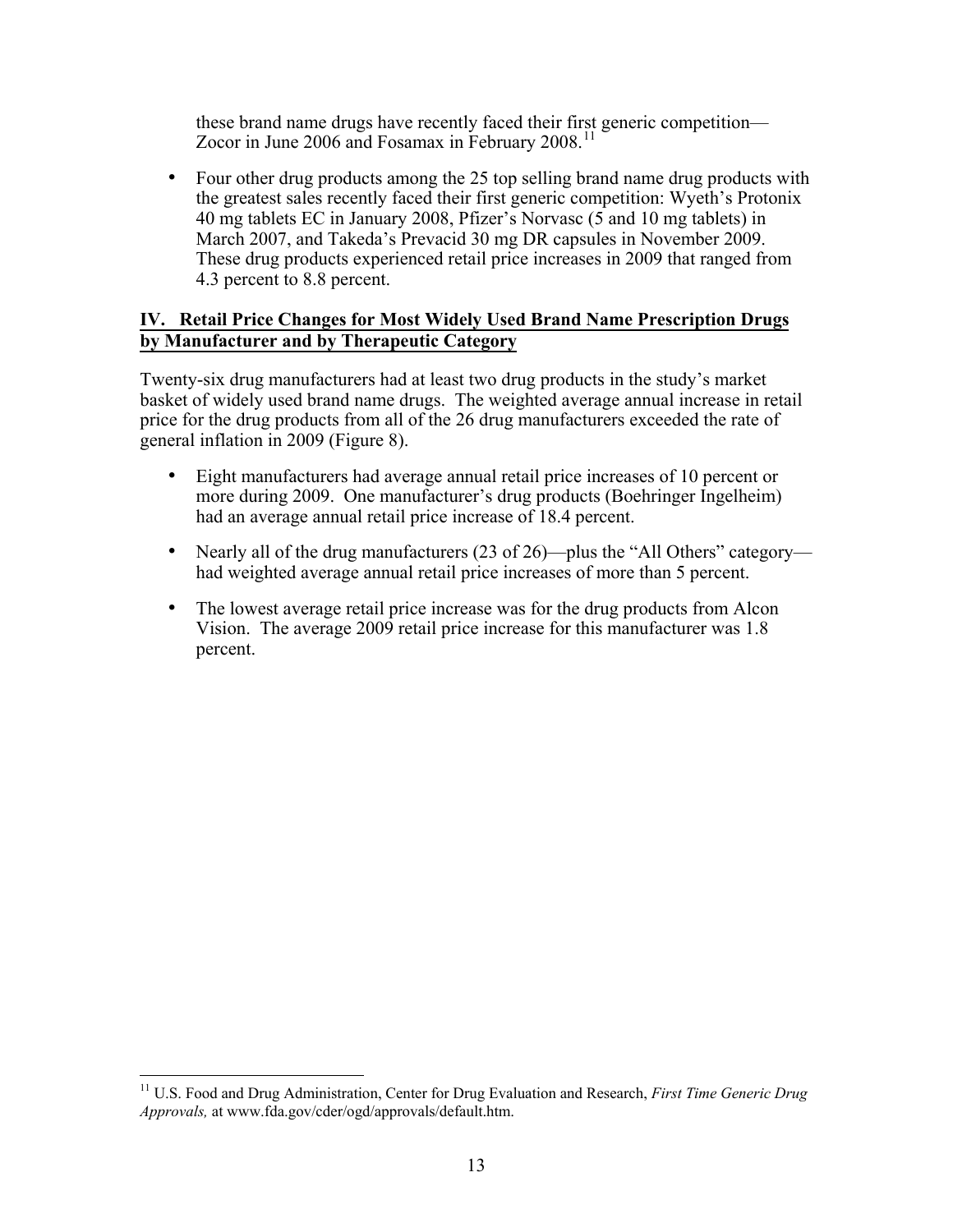

<span id="page-22-0"></span>**Figure 8: Retail Prices for Widely Used Brand Name Drug Products Increased by More Than the Rate of General Inflation For All Drug Manufacturers in 2009**

Note: Average increase for "Pfizer" excludes Zyrtec 10 mg tablets, which began to be sold over-the-counter (that is, without a prescription) in January 2008. Average increase for "Janssen" excludes Risperdal 0.25 mg tablets and Risperdal 4 mg tablets due to insufficient price data. Manufacturers with fewer than two drug products in the 2006 market basket of most widely used brand name prescription drugs are included in the "All Others" category. The number in parentheses after a manufacturer's name indicates the number of drug products in the market basket for that manufacturer. The general inflation rate is based on CPI-U.

Prepared by the AARP Public Policy Institute and the *PRIME* Institute, University of Minnesota, based on data from Thomson Reuters MarketScan® Research Databases.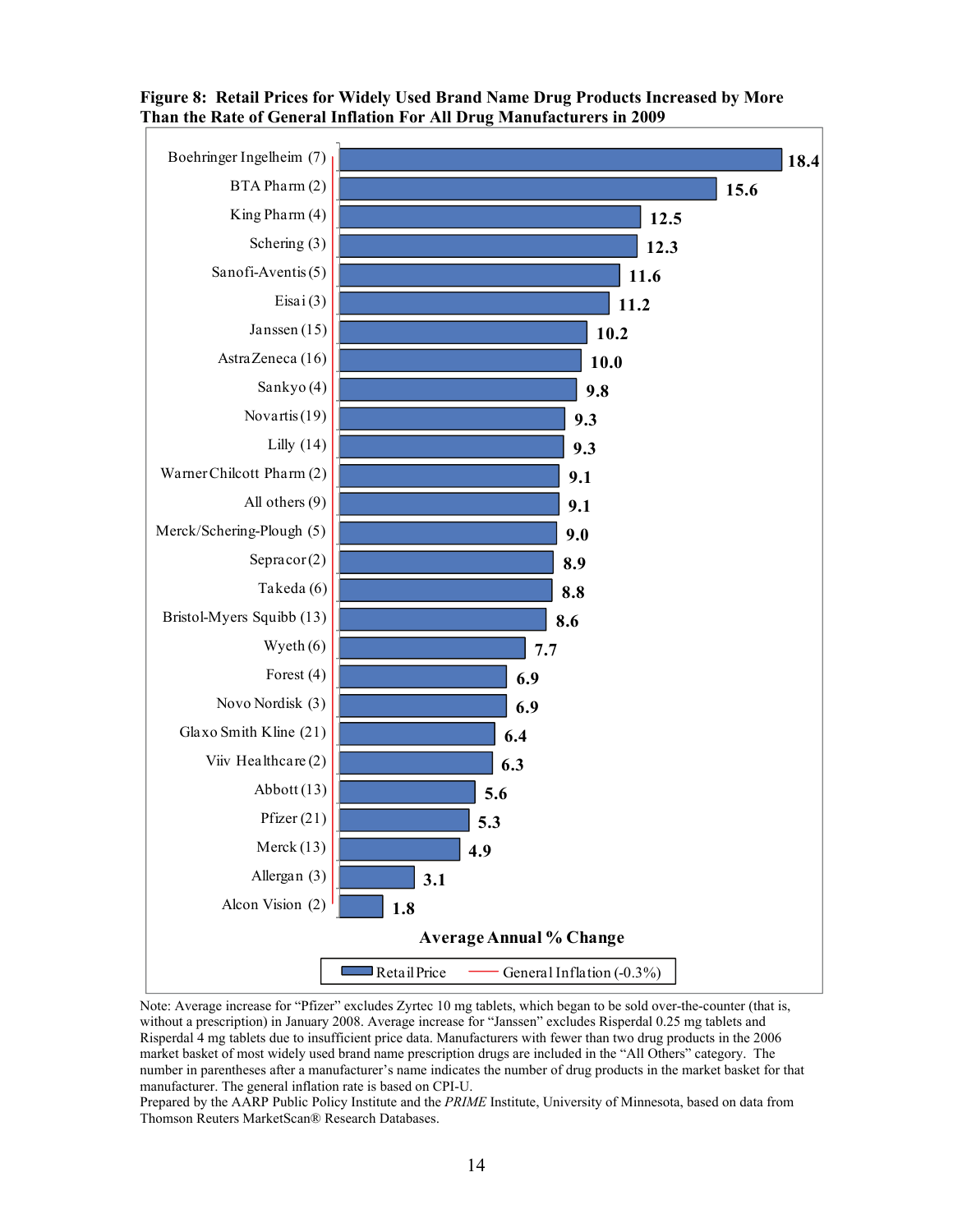All 35 therapeutic categories of brand name drug products had average annual retail price increases that exceeded the rate of general inflation (-0.3 percent) in 2009 (Figure 9).

- The therapeutic category with the highest retail price increase—prostatic hypertrophy agents—had an average annual retail price increase of 19.0 percent in 2009.
- Three therapeutic categories, including the prostatic hypertrophy agents category, had average annual price increases of more 15 percent in 2009. Another nine therapeutic categories had average annual retail price increases of between 10 percent and 15 percent.
- Twenty-nine of the 35 therapeutic categories had average annual retail price increases of more than 5 percent in 2009.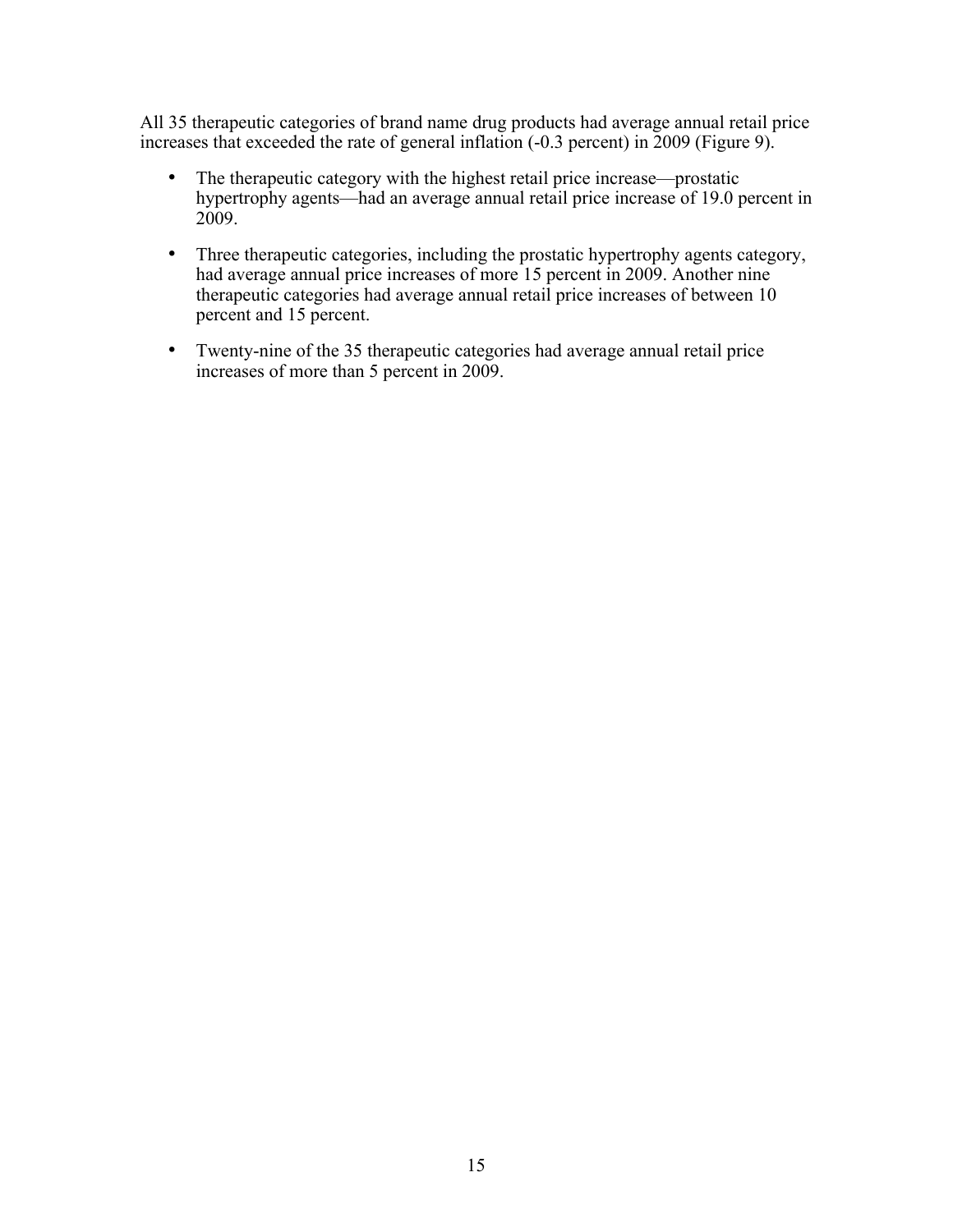#### <span id="page-24-0"></span>**Figure 9: All Therapeutic Categories Had Retail Price Increases That Exceeded the Rate of General Inflation in 2009**



Note: Average increase for "Antihistamines (Non-Sedating)" is no longer provided due to the removal of Zyrtec 10 mg tablets, which began to be sold over-the-counter (that is, without a prescription) in January 2008. The other drug in the therapeutic category, Clarinex 5 mg tablets, was moved to the "Other Therapeutic Agents" category. Average increase for "Antipsychotics" excludes Risperdal 0.25 mg tablets and Risperdal 4 mg tablets due to insufficient retail price data. See Appendix B for explanation of therapeutic category acronyms. Therapeutic categories with fewer than two drug products in the 2006 market basket of most widely used brand name prescription drugs are included in the "Other Therapeutic Agents" category. The number in parentheses after a therapeutic category indicates the number of drug products in the market basket for that therapeutic category. The general inflation rate is based on CPI-U. Prepared by the AARP Public Policy Institute and the *PRIME* Institute, University of Minnesota, based on data from Thomson Reuters MarketScan® Research Databases.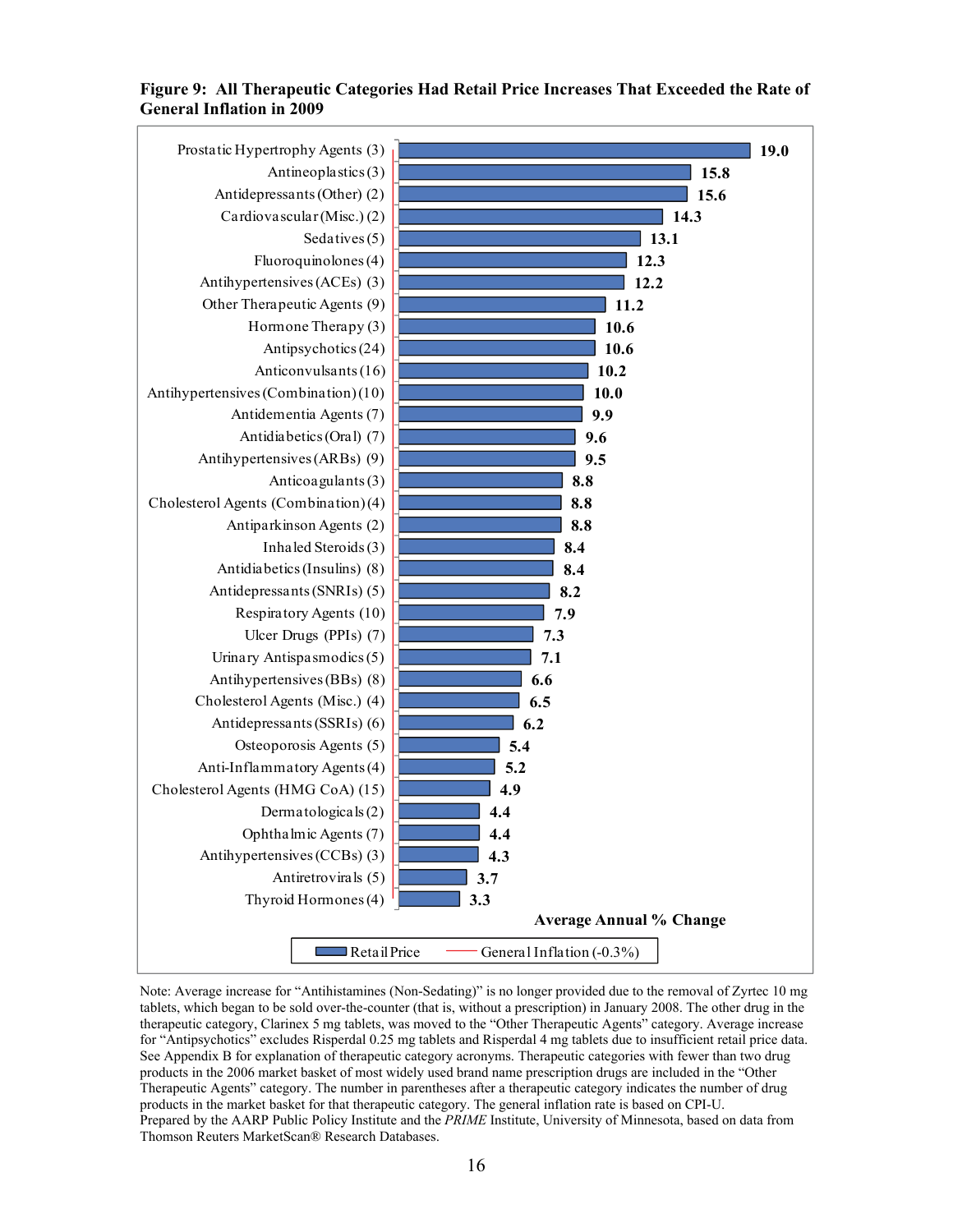# <span id="page-25-0"></span>**CONCLUDING OBSERVATIONS**

Retail prices have increased substantially for brand name prescription drug products that are used by Medicare Part D prescription drug program beneficiaries. Average annual increases in retail prices for the 217 most widely used brand name prescription drugs continued to substantially exceed the rate of general inflation. The average annual increase in 2009 (8.3 percent) was substantially higher than the rates of increase for retail prices in the prior five years, which ranged between 6.0 percent and 7.9 percent during the years 2004 to 2008.

The cumulative effect of these retail price increases can be substantial. On average, retail prices of the 207 most widely used prescription drug products that have been on the market since the end of 2004 have increased by 41.5 percent during the subsequent fiveyear period (2005 through 2009), compared with a general inflation rate of 13.3 percent. For a consumer who takes three brand name prescriptions on a chronic basis, the average annual retail cost of therapy for three drug products used to treat chronic conditions rose by almost \$1,900 during this five-year period.

All but 6 of the 217 brand name prescription drug products in the study's market basket had retail price increases during 2009. All of these retail price increases exceeded the rate of general inflation during the year. This was true for all of the manufacturers with at least two drug products in the market basket, and for all therapeutic categories.

Retail drug prices have a direct impact on costs borne by Medicare Part D enrollees. Retail price increases at the pharmacy result in higher out-of-pocket costs for beneficiaries who pay a percentage of drug costs rather than a fixed copayment. Higher retail prescription prices also mean that enrollees will get to the "doughnut hole"—the gap in coverage where enrollees have to pay all of their drug costs—much sooner. In 2008, 23 percent of non-low income Part D enrollees hit the doughnut hole.<sup>[12](#page-25-1)</sup> And once enrollees are in the doughnut hole, they directly absorb the entire effect of higher retail prescription prices.

The recently-passed health care reform legislation has provisions that are designed to phase out the Medicare Part D coverage gap through discounts on brand name, biologic, and generic prescription drugs. Part D enrollees will continue to be exposed to the effects of the doughnut hole until the legislation's provisions are fully implemented in 2020. However, the value of closing the doughnut hole, while potentially substantial, could be eroded over the years if escalating drug prices are not addressed.

 $\overline{a}$ 

<span id="page-25-1"></span> $12$  A. Varghese, "Beneficiary Experience in the Coverage Gap and Catastrophic Phase," Centers for Medicare & Medicaid Services, 2010 Part D Data Symposium, March 2010.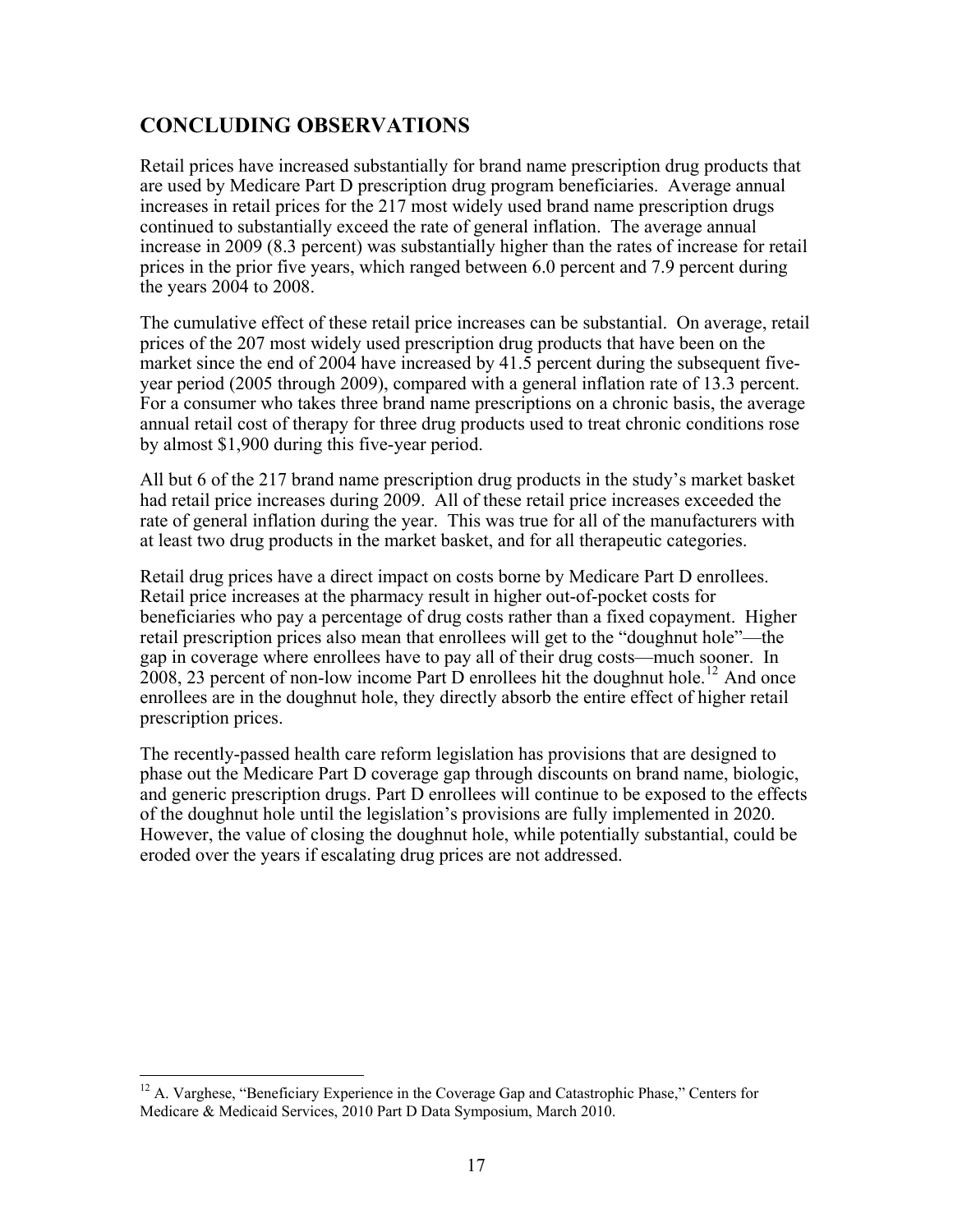# <span id="page-26-0"></span>**APPENDIX A: DETAILED METHODOLOGY AND DESCRIPTION OF RETAIL PRICE DATA**

AARP's Public Policy Institute has been publishing a series of reports that track manufacturers' price changes for the prescription drug products most widely used by older Americans with annual and quarterly results of these price changes reaching as far back as 2000. Since 2008, these reports have focused on price changes for three market baskets—brand, generic, and specialty drugs. Separate analyses of the price changes for these three groups are reported because they are typically made by different drug manufacturers and their prices are subject to different market dynamics, pricing, and related behaviors. In addition, a combined market basket (i.e., brand, generic and specialty) was recently added to the series, which is useful to view the price change trend across all types of prescription drugs.

The AARP Public Policy Institute and the University of Minnesota's PRIME Institute have collaborated to report an index of manufacturers' drug price changes based on the Wholesale Acquisition Cost (WAC) from the Medi-Span Price-Chek PC database.<sup>[13](#page-26-1)</sup> Recently, AARP and the PRIME Institute have created an additional drug price index based on retail prices from the Thomson Reuters MarketScan® Research Databases.<sup>[14](#page-26-2)</sup> Thus, we have used the same market basket of brand name prescription drugs widely used by Medicare Part D enrollees to examine both manufacturer-level prices and retail prices charged to consumers ages 50 and older who are enrolled in employer-sponsored health plans. The addition of retail prices to our analyses will allow the AARP Public Policy Institute to assess what prices are being paid by consumers or insurers and whether the rebates and discounts sometimes given to payers are being passed along to their clients. This new retail data will be used as the primary data source for AARP's Rx Price Watch reports beginning with this report and moving forward. As in the past, the series will include separate data sets and reports for brand name, generic, and specialty drugs, and also for the combined market basket.

 $\overline{a}$ 

<span id="page-26-1"></span> $<sup>13</sup>$  Medi-Span is a private organization that collects price and other clinical and drug-related data directly</sup> from drug manufacturers and wholesalers. Price-Chek PC is a product of Medi-Span (Indianapolis, IN), a division of Wolters Kluwer Health, Inc., and uses data from the Master Drug Database (MDDB®). This commercial drug database has been published for more than 25 years and provides "comprehensive, integratable drug databases to healthcare professionals worldwide. The Medi-Span product line is an accurate and trusted drug information source that integrates with healthcare software applications." (Open Letter to Pharmaceutical Manufacturers, Distributors and Re-packagers, Re: Pharmaceutical Product Pricing Information for the Medi-Span Drug File [MDDB®], July 2003, published on the Medi-Span Website: http://www.medispan.com.)

<span id="page-26-2"></span><sup>&</sup>lt;sup>14</sup> The Thomson Reuters MarketScan® Research Databases, a family of databases, contains individual-level healthcare claims, lab test results, and hospital discharge information from large employers, managed care organizations, hospitals, Medicare, and Medicaid programs. The Healthcare & Science business of Thomson Reuters constructs the MarketScan® Research Databases by collecting data from employers, health plans, and state Medicaid agencies and placing them into databases. D.M. Adamson, S. Chang, and L.G. Hansen, "White Paper: Health Research Data for the Real World: The MarketScan Databases," Thomson Healthcare, January 2008.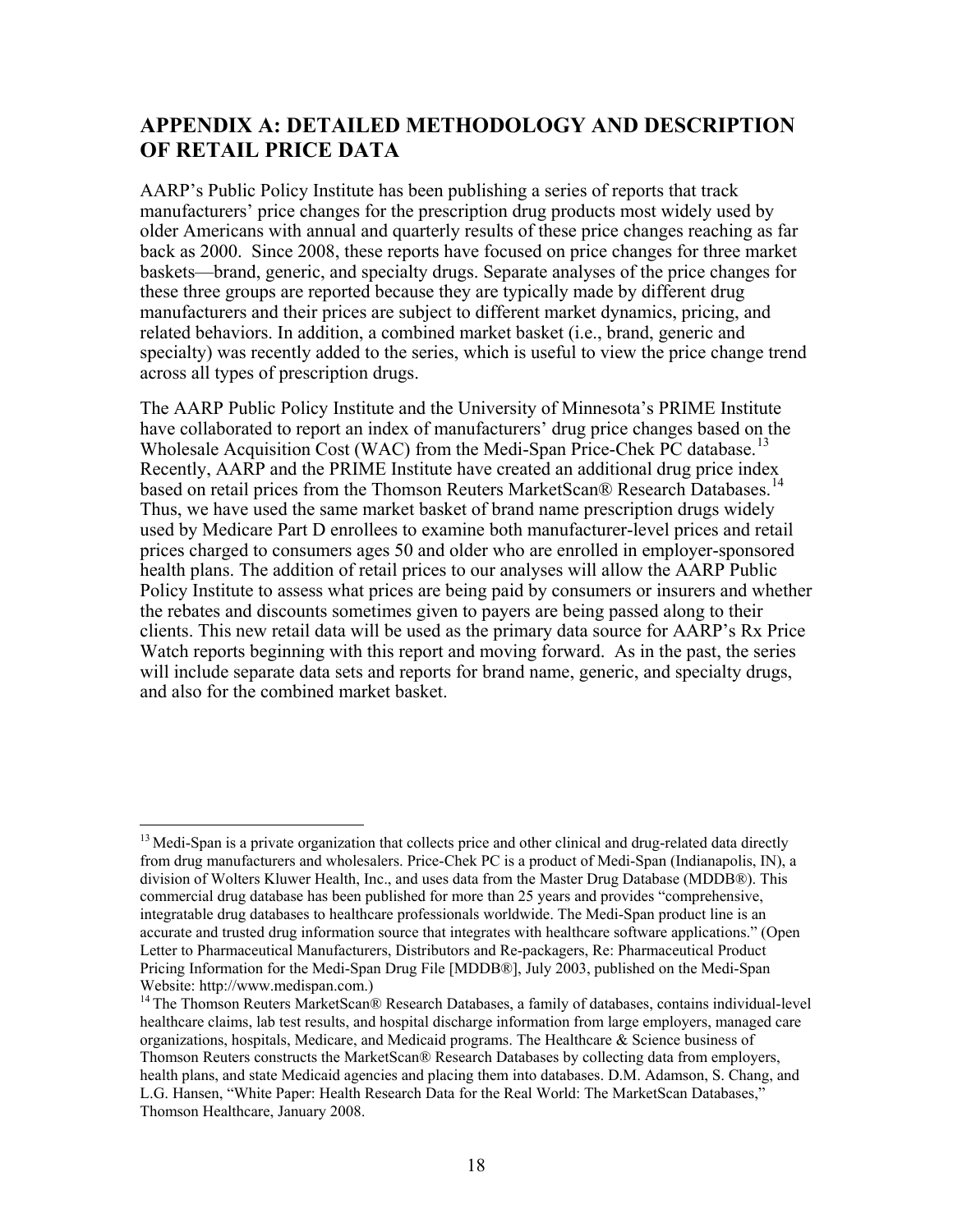This appendix describes the characteristics of the market baskets used in the Rx Price Watch reports, as well as how the new retail data were refined and incorporated into the analysis.

#### **Market Basket Characteristics**

 $\overline{a}$ 

The AARP Public Policy Institute has been reporting manufacturer drug product price changes annually and quarterly since 2004. Previous reports by AARP were based on a market basket of retail and mail-order prescriptions provided to about two million people age 50 and older who used the AARP Pharmacy Service. Following the implementation of the Medicare Part D program, we chose to develop a new market basket of drugs based on actual drug use in Medicare Part D plans during calendar year 2006. This new market basket has been used for all AARP price trend reports published since 2007.

The brand name market basket for this price change study is composed of 220 drug products. <sup>[15](#page-27-0)</sup> These 220 drug products accounted for 84.6 percent of all brand name (both brand single source and brand multiple source) prescription expenditures, 82.7 percent of all brand name prescriptions and 84.2 percent of all brand name days of therapy provided.

The generic market basket is composed of 185 widely used generic drug products. These drug products represent 89.0 percent of sales, 91.6 percent of prescriptions, and 91.5 percent of days of therapy provided.

The specialty market basket for this price change study is composed of 144 widely used specialty drug products. These 144 drug products represented 91.4 percent of all specialty drug expenditures, 87.6 percent of all specialty drug prescriptions, and 93.7 percent of all specialty drug days of therapy provided.

There are 549 drug products in the overall (combined) market basket (220 brand name, 185 generic, and 144 specialty drug products).<sup>[16](#page-27-1)</sup> Brand name prescription drugs consumed the majority of the expenditures (70.4 percent), while generic drugs were the majority of prescriptions dispensed (58.3 percent). Specialty drugs, not including any payments that were made under Medicare Parts A and B,<sup>[17](#page-27-2)</sup> represented 7.4 percent of the Medicare Part D plan's expenditures and 1.3 percent of the plan's prescriptions. This combined market basket represented the vast majority of the outpatient prescription drug market for Medicare recipients, accounting for 81.6 percent of all outpatient prescription drug expenditures under Medicare Part D, 79.2 percent of all outpatient prescriptions dispensed, and 91.2 percent of all days of therapy provided in outpatient settings.

<span id="page-27-0"></span><sup>&</sup>lt;sup>15</sup> Although the original sample contained 220 brand name prescription drugs, Zyrtec 10 mg tablets went over-the-counter in January 2008 and was excluded from the analysis. In addition, Risperdal 0.25 mg tablets and Risperdal 4 mg tablets were excluded due to insufficient price data.

<span id="page-27-1"></span><sup>&</sup>lt;sup>16</sup> In order to measure the impact of changes in retail price alone, the weights for drug products in this market basket are fixed over time. Drug products that enter the market as generics after 2006 will not be included in this index. If drug products are withdrawn from the market, they will be dropped from the market basket in subsequent periods and the weights of other drugs will be proportionately adjusted.

<span id="page-27-2"></span> $17$  Since the specialty market basket does not include drugs that fall under Medicare Parts A and B, these numbers do not reflect total specialty drug utilization and spending among Medicare beneficiaries.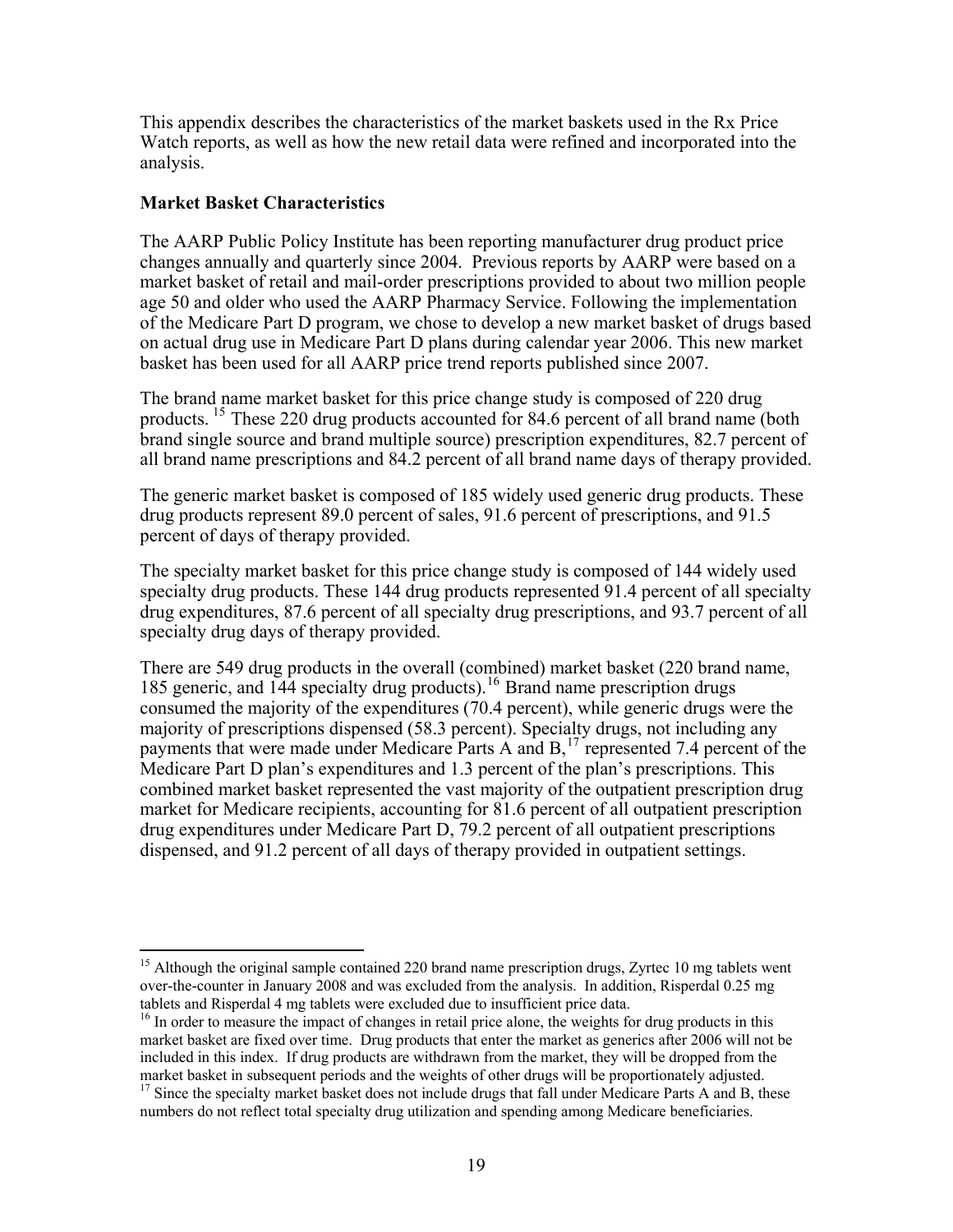A more detailed explanation of the process used for determining the market basket of drug products to be tracked is available in Appendix A of the AARP Public Policy Institute's March 2008 report, "Rx Watchdog Report: Trends in Manufacturer Prices of Brand Name Prescription Drugs Used by Medicare Beneficiaries, 2002 to 2007."[18](#page-28-0)

#### **Monitoring Retail Drug Prices**

The Rx Watchdog reports have been based on market baskets of drugs constructed using data from a Medicare Part D plan provider for 2006 and manufacturer drug price changes measured using WAC data from the Medi-Span Price-Chek PC database. The AARP Public Policy Institute and the University of Minnesota's PRIME Institute recently collaborated to develop a retail drug price index to be known as the Rx Price Watch reports based on retail prescription prices from the Thomson Reuters MarketScan® Research Databases. This new retail price index will allow the AARP Public Policy Institute to assess retail prices actually being paid by consumers or insurers and whether or not the rebates and discounts sometimes given to payers are being passed along to their clients.

#### *Retail Data Description*

The Thomson Reuters MarketScan® Research Databases are comprised of eight fully integrated claims databases, and are one of the nation's largest collections of patient data. The warehouse features an opportunity sample from multiple sources (employers, states, health plans), over four billion patient records, and 69 million covered lives.<sup>[19](#page-28-1)</sup> The data used in the Rx Price Watch analyses are drawn from the Thomson Reuters MarketScan® Commercial Database and the Thomson Reuters MarketScan® Medicare Supplemental Database.

The Thomson Reuters MarketScan® Commercial Database consists of employer- and health plan-sourced data containing medical and drug data for several million individuals. Nearly 18 million individuals are included in the database, encompassing employees, their spouses, and dependents that are covered by employer-sponsored private health insurance. Healthcare for these individuals is provided under a variety of fee-for-service, fully capitated, and partially capitated health plans, including preferred and exclusive provider organizations, point of service plans, indemnity plans, health maintenance organizations, and consumer-directed health plans.

The Thomson Reuters MarketScan® Medicare Supplemental Database is composed of data from retirees with Medicare supplemental insurance sponsored by employers or unions. In 2007, 23% of the 44 million Medicare beneficiaries received their drug benefits through an employer or union-sponsored health plan.<sup>[20](#page-28-2)</sup> The Thomson Reuters MarketScan® Medicare Supplemental Database includes the Medicare-covered portion of payment, the employer-paid portion, and any patient out-of-pocket expenses. The

<span id="page-28-0"></span> $\overline{a}$ <sup>18</sup> Available on the AARP website, http://www.aarp.org/health/medicare-insurance/info-04-2009/rx\_watchdog.html.

<span id="page-28-1"></span><sup>19</sup> D.M. Adamson, S. Chang, and L.G. Hansen, "White Paper: Health Research Data for the Real World:<br>
The MarketScan Databases," Thomson Healthcare, January 2008.

<span id="page-28-2"></span><sup>&</sup>lt;sup>20</sup> D.M. Adamson, S. Chang, and L.G. Hansen, "White Paper: Health Research Data for the Real World: The MarketScan Databases," Thomson Healthcare, January 2008.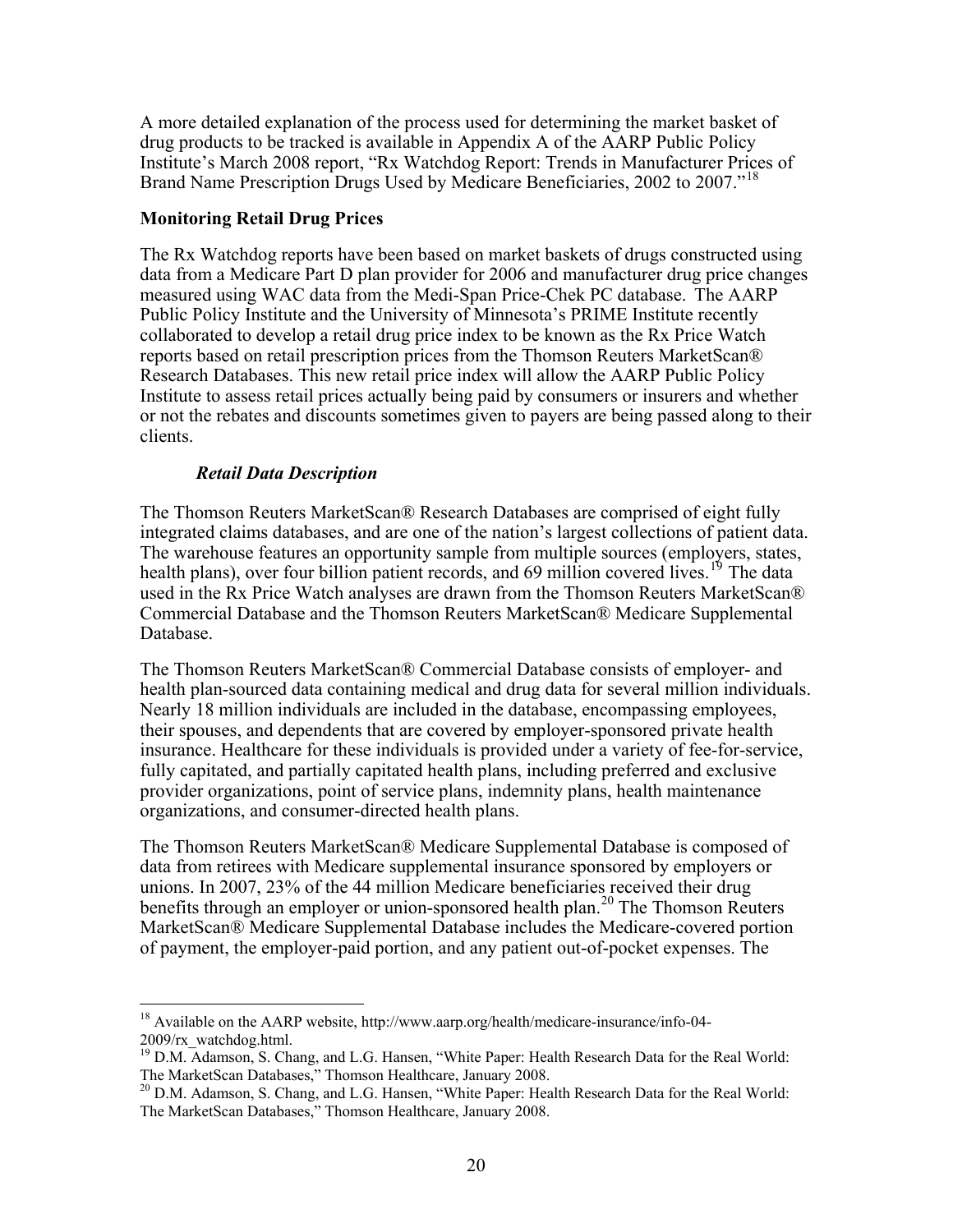database provides detailed cost and use data for healthcare services performed in both inpatient and outpatient settings.

The retail price data drawn from the Thomson Reuters MarketScan® Commercial Database and Thomson Reuters MarketScan® Medicare Supplemental Database had to meet several conditions in order to be included in the analysis:

- 1. Claimant must be age 50 and older
- 2. Claim must have a value of greater than zero in the following fields:
	- a. Total payment amount
	- b. Metric quantity
	- c. Ingredient cost
	- d. Days supply
	- e. Average wholesale price.
- 3. Metric quantity value must fall within pre-defined ranges developed using reference data from the Medi-Span Price-Chek PC database.
- 4. Claim must come from a non-capitated health plan.

Thomson Reuters then combined the two databases and provided the AARP Public Policy Institute with datasets that included the monthly median (as well as the  $25<sup>th</sup>$  and 75th percentile) retail price from January 2004 through December 2009 for all of the drug products in the Rx Price Watch market baskets. The monthly median retail prices were compiled in spreadsheets and utilized to track price changes among all of the drug products in the AARP market baskets.

#### **Calculating Annual Price Changes for Each Drug**

This Rx Price Watch report calculates average retail price changes for drug products in the following ways:

- The *annual point-to-point* percent change in retail price is calculated as the percent change in price for a given month compared with the same month in the previous year (e.g., January 2009 vs. January 2008, February 2009 vs. February 2008).
- The 12-month *rolling average* percent change in retail price is calculated by taking the average of the point-to-point changes over the preceding 12 months. Thus, for example, the average annual retail price changes for 2009 refer to the average of the annual point-to-point price changes for each of the 12 months from January 2009 through December 2009 compared with the same months in the previous year.

To aggregate retail price changes across multiple drugs, a weighted average of price changes was calculated by weighting each drug's annual price change (calculated using data from the Thomson Reuters MarketScan® Commercial Database and the Thomson Reuters MarketScan® Medicare Supplemental Database) by its share of the Medicare Part D plan provider's total 2006 prescription sales among its given market basket (e.g., brand name, generic, specialty, or combined).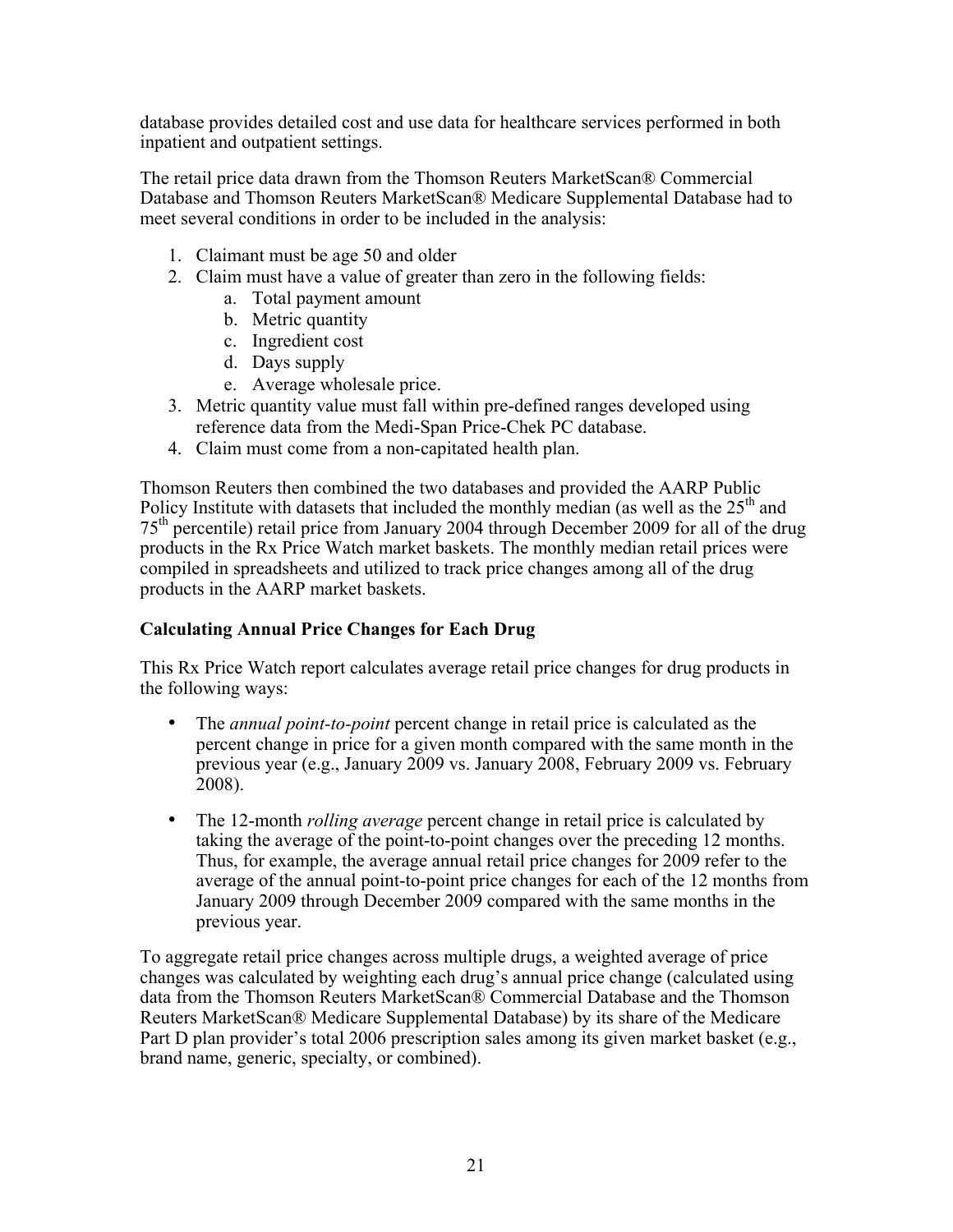The weights used for all years in this study were based on 2006 sales from the largest Medicare Part D plan provider, which included the AARP Plans. The 2006 weights were used to keep the market basket constant over time so that change in the price indices would be a function of price changes alone and not a function of changes in mix within the market basket(s).

However, some drugs that were in the sample in 2006 were not on the market in all earlier years. As a result, drug products were dropped out of the analysis in the month before they entered the market and for all previous months, and the weights of the products present in the market during each month prior to 2006 were recalculated to reflect their relative share of the total sales as adjusted to reflect only drugs in the market during that period.

A more detailed description of the methods used for calculating various measures of the change in prices and study limitations is provided in Appendix A of the AARP Public Policy Institute's March 2008 report, "Rx Watchdog Report: Trends in Manufacturer Prices of Brand Name Prescription Drugs Used by Medicare Beneficiaries, 2002 to  $2007$ ."<sup>[21](#page-30-0)</sup>

 $\overline{a}$ 

<span id="page-30-0"></span><sup>&</sup>lt;sup>21</sup> Available on the AARP website, http://www.aarp.org/health/medicare-insurance/info-04-2009/rx\_watchdog.html.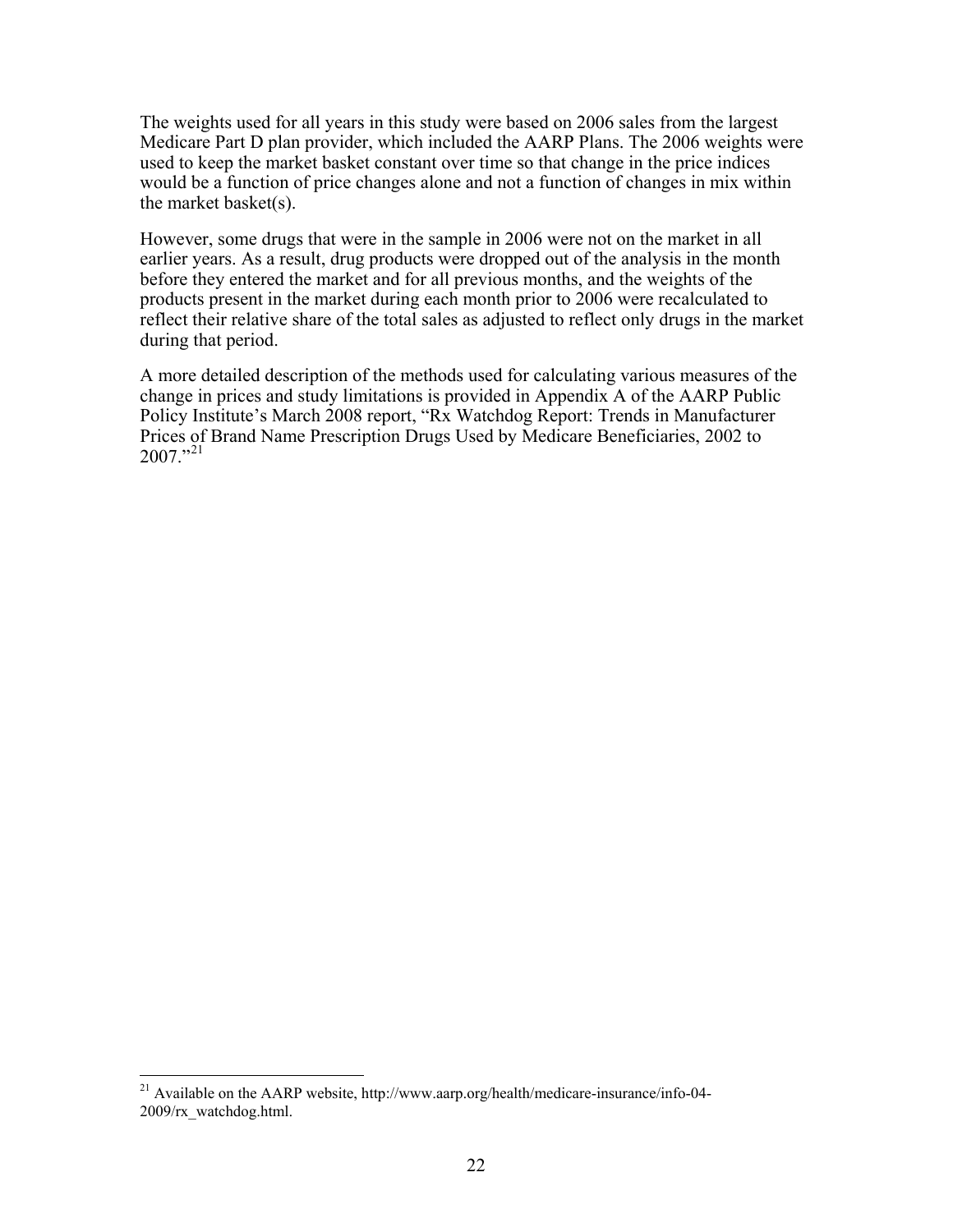# <span id="page-31-0"></span>**APPENDIX B: THERAPEUTIC CATEGORY ACRONYMS**

| <b>Therapeutic Category</b>  | <b>Definition</b>                                          |
|------------------------------|------------------------------------------------------------|
| Antidepressants (SNRIs)      | <b>SNRI</b> – Serotonin-Norepinephrine Reuptake Inhibitors |
| Antihypertensives (ACEs)     | $ACE - Angiotensin-Converting Enzymes$                     |
| Antihypertensives (ARBs)     | <b>ARB</b> – Angiotensin II Receptor Blockers              |
| Antihypertensives (BBs)      | <b>BB</b> – Beta Blockers                                  |
| Antihypertensives (CCBs)     | <b>CCB</b> – Calcium Channel Blockers                      |
| Cholesterol Agents (HMG CoA) | <b>HMG CoA</b> – HMG CoA Reductase Inhibitors              |
| Ulcer Drugs (PPIs)           | <b>PPI</b> – Proton Pump Inhibitors                        |